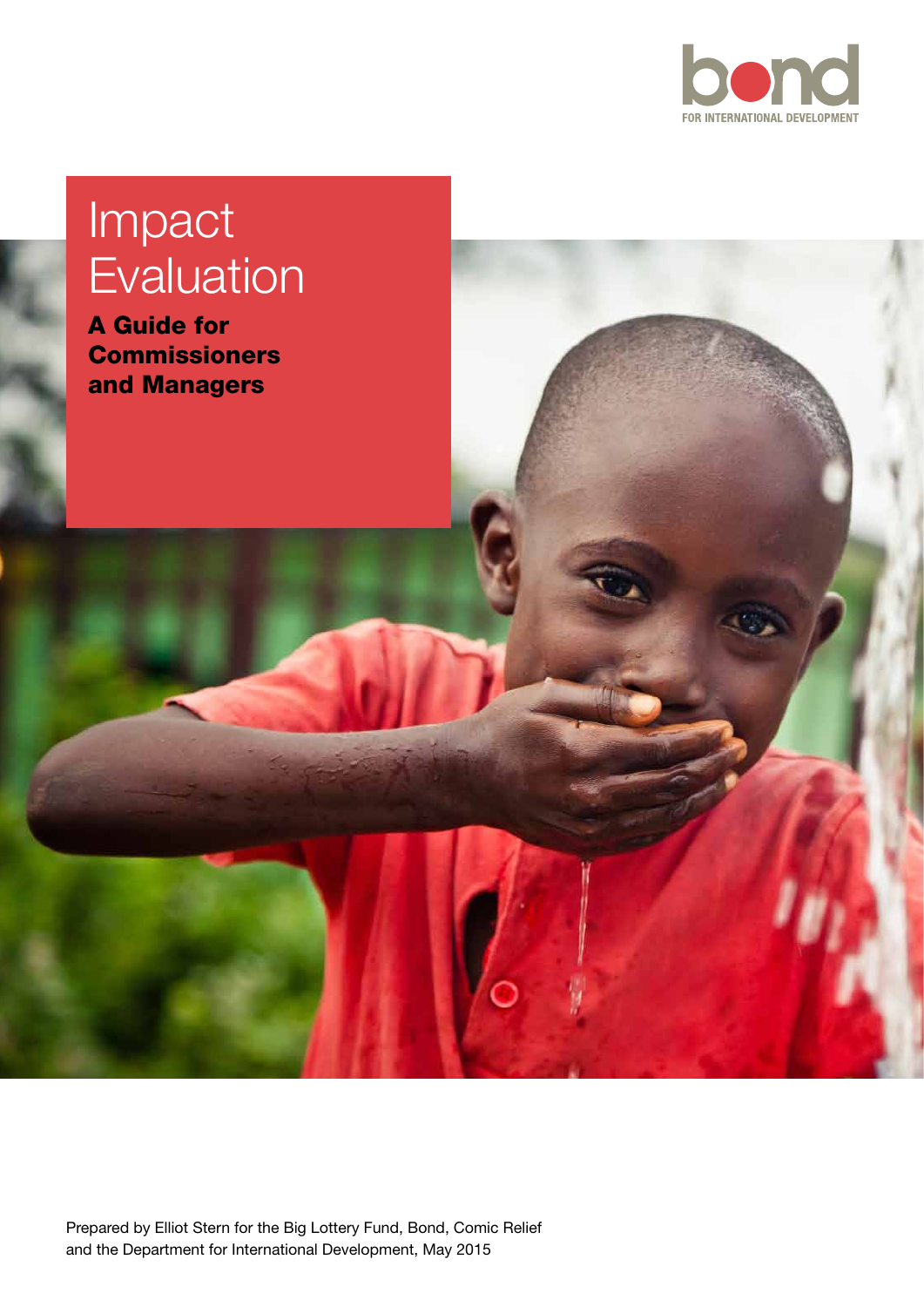#### Acknowledgements

I would like to acknowledge the team that prepared the initial report for the UK Department for International Development (DFID) on which this guide builds. This team included Nicoletta Stame, Kim Forss, Rick Davies, Barbara Befani and John Mayne as well as the author of this guide. Two members of this original team (Barbara Befani and John Mayne) have also acted as 'sounding boards' during the preparation of this guide.

The impetus for this guide came from a 'cross-funders group' interested in helping decision-makers within civil society organisations and those that fund them to better understand how to commission, manage and use impact evaluations. Members of this cross-funders group drawn from Bond, Comic Relief, the Big Lottery Fund and DFID have offered helpful advice and support throughout drafting.

As part of the drafting process a workshop was convened by Bond that brought together those involved in over 20 CSOs together with funders to explore the IE context as they understood it and to suggest issues that the guide should cover. Those who participated in this workshop also contributed examples of IE related material that has further informed this guide.

Elliot Stern May 2015



Big Lottery Fund

Big Lottery Fund (BIG) is one of the largest grant-making organisations in the UK and is responsible for distributing 40 per cent of all funds raised for good causes by the National Lottery. BIG distributes funds to both UK and International charities, voluntary and community sector organisations.



#### Bond

Bond is the UK membership body for organisations working in international development. We work to influence governments and policy-makers, develop the skills of people in the sector, build organisational capacity and effectiveness, and provide opportunities to exchange information, knowledge and expertise.



#### Comic Relief

Comic Relief is a major grant-making charity based in the UK which gives grants to both UK and International charities, with the aim of bringing an end to global poverty.



#### Department for International Development

The Department for International Development (DFID) is the ministerial department leading the UK's work to end extreme poverty.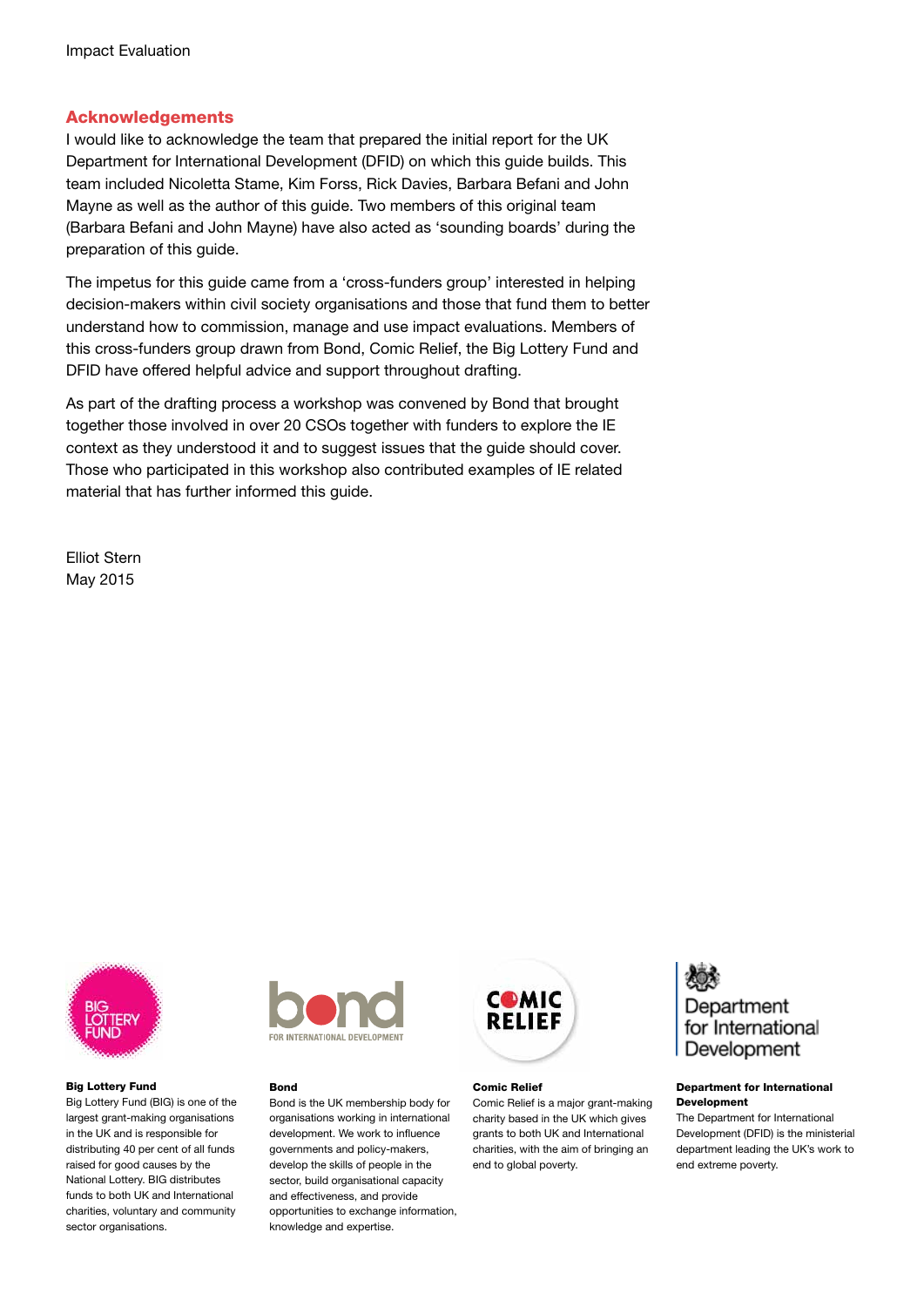# **Contents**

## 1. Introduction and scope 2

| 2. What is impact evaluation?                        |   |
|------------------------------------------------------|---|
| Defining impact and impact evaluation                |   |
| Linking cause and effect                             | 5 |
| Explanation and the role of 'theory'                 |   |
| Who defines impact?                                  |   |
| Impact evaluation and other<br>evaluation approaches | 8 |
| Main messages                                        |   |

# 3. Frameworks for designing impact evaluation and the state of the 10

| Designs that support causal claims |  |
|------------------------------------|--|
| The design triangle                |  |
| Evaluation questions               |  |
| Evaluation designs                 |  |
| Programme attributes               |  |
| Main messages                      |  |

# 4. What different designs and methods can do 16

| 5. Using this guide                                        |    |
|------------------------------------------------------------|----|
| Main messages                                              | 23 |
| Revisiting the 'design triangle'                           | 21 |
| The contemporary importance of the<br>'contributory' cause | 21 |
| Main types of impact evaluation design                     | 20 |
| Causal inference: linking cause and effect                 | 16 |
|                                                            |    |

# Drawing up terms of reference and assessing proposals for impact evaluations 25 Assessing proposals 25 Quality of reports and findings 27 Strengths of conclusions and recommendations 28 Using findings from impact evaluations 29 Main messages 29 Annex 30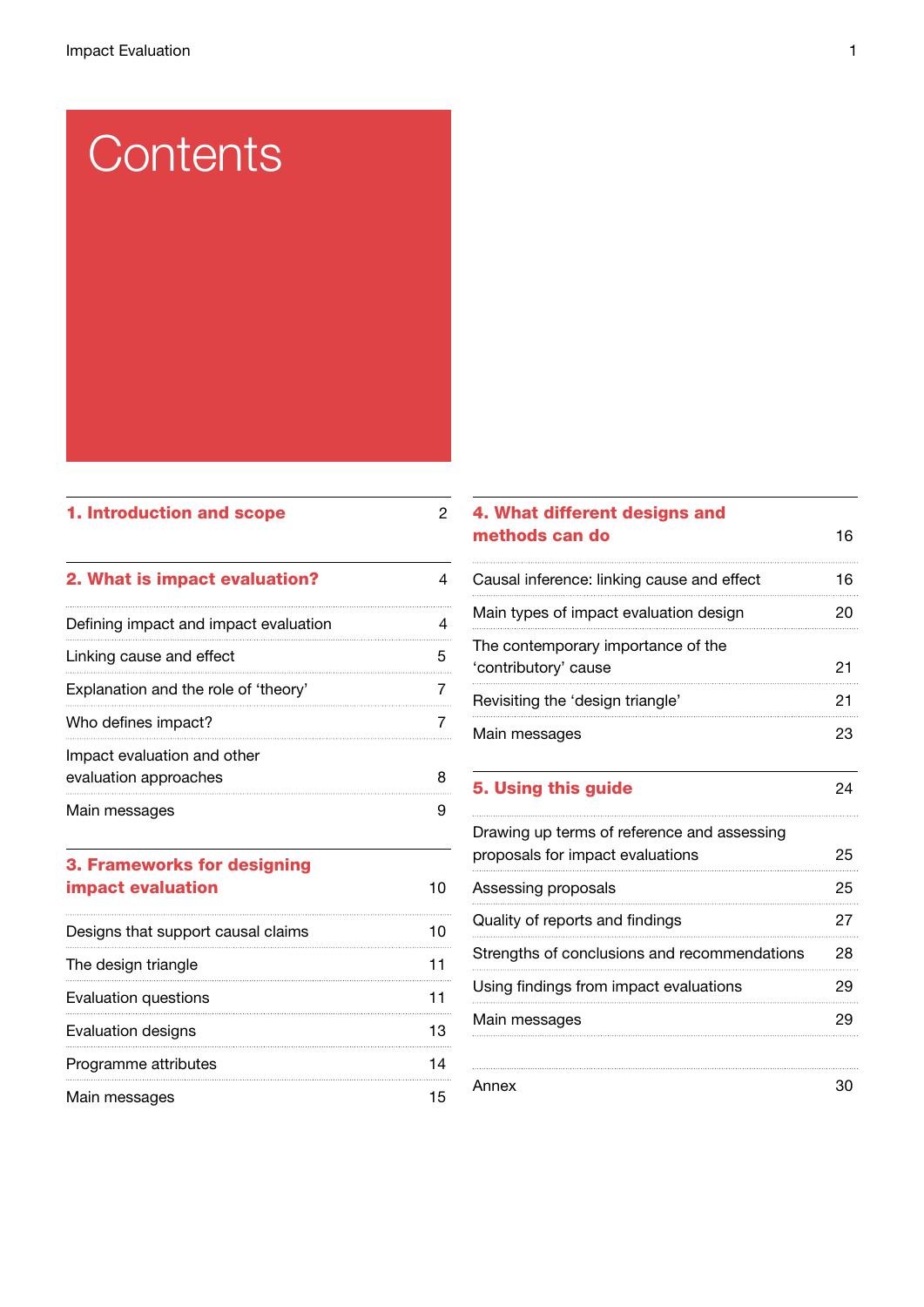

All those who are involved in practical development work whether nationally or internationally face demands for 'impact evaluation'. Funders, stakeholders and the public at large want to know that funds are used to good effect: that they achieve results and improve the lives of people and their communities.

Impact evaluation (IE) seeks to demonstrate that intended results follow from programme activities whether directly or indirectly. Whilst evaluation of development programmes is nothing new, the focus on impact has been given greater urgency by resource constraints and political demands for more accountability and transparency. These demands come not only from funders but also from those affected by development programmes – often the most poor and marginalised – who want to know that greater resources, rights and services will genuinely follow from their engagement with development actors.

Against this background, various approaches to IE are advocated – many accompanied by claims by experts that theirs is the best or only way. One of the problems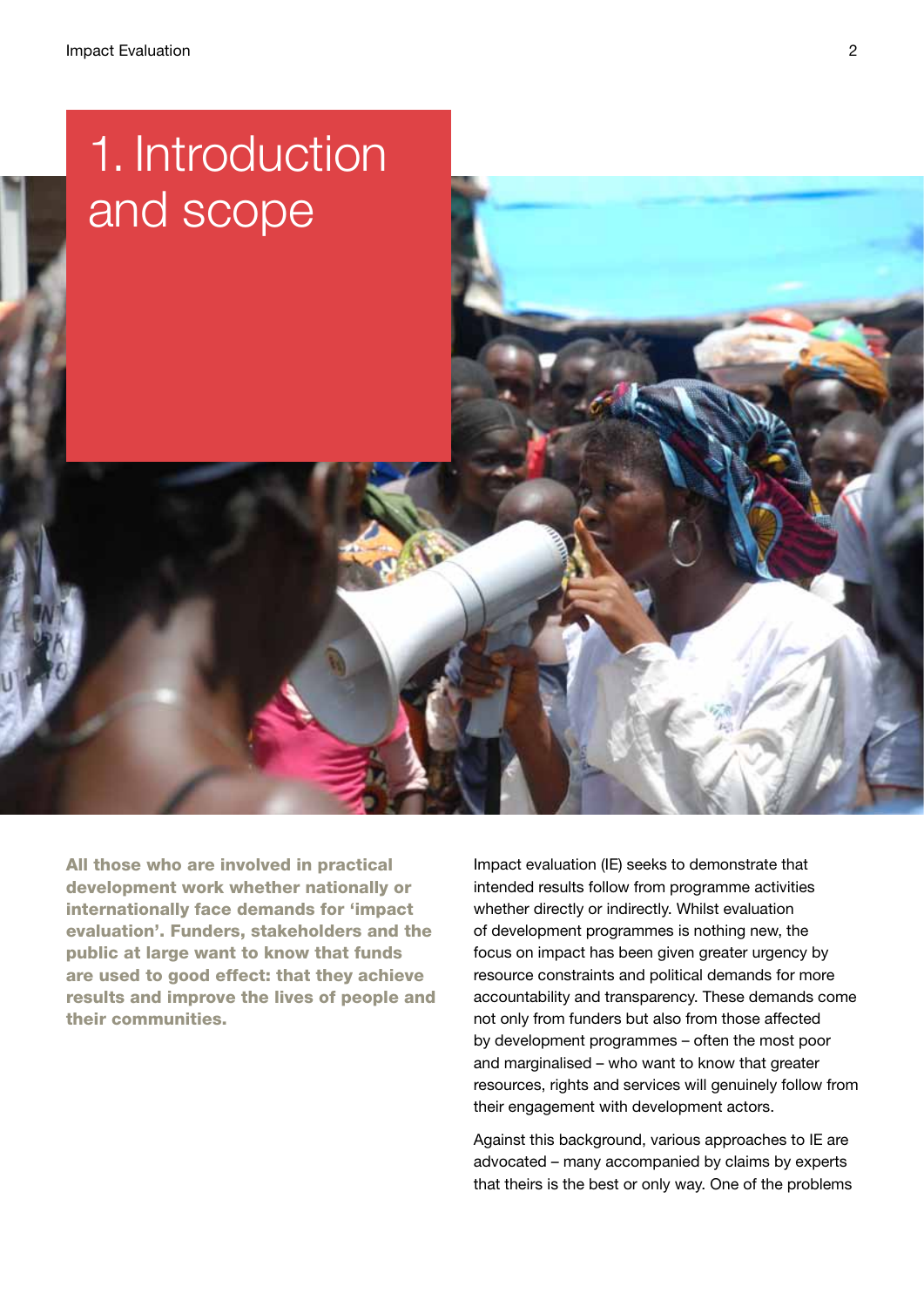#### **Impact Evaluation** 3 1. Introduction and scope

faced by those who need to decide how to approach demands for IE, is that it is often presented as a technical or methodological question only accessible to experts or researchers. To some extent this is true but the main arguments, logics and choice-points are more accessible. This is because the choice of IE designs should be based not on advocacy for particular methods but on practical considerations that face those who commission, manage and fund development programmes. These policy-makers and managers need to decide what they hope to get out of an evaluation, how this relates to the kinds of programmes or initiatives they are involved with, and what are the realistic capabilities of designs and methods on offer. This is the starting point of this guide, the purpose of which is to support managers and commissioners of impact evaluations to better manage the entire process from drawing up terms of reference, selecting contractors, steering evaluations and utilising evaluation results. The guide also argues that relying only on traditional approaches to IE does not fit well with the kind of customised, complex, locally engaged and often sensitive programmes that non-governmental organisations (NGOs) and civil society organisations (CSOs) undertake. A broader range of designs and methods are needed.

This 'design guide', as the title suggests, starts from the assumption that:

- Evaluation design is a vital stage in the overall impact evaluation process. If neglected, it will have negative consequences down the line in terms of the relevance, validity and usability of evaluation outputs.
- It is important for those who commission, manage and use Impact Evaluations to have access to frameworks and guidance. These allow them to ask the right questions of the specialist evaluators who will in the end do the IF work that is needed.

The audience for this guide are those who:

- Draw up IE terms of reference
- Have to assess IE proposals that cross their desks
- Manage and steer ongoing IEs
- Wish to assess the strength of conclusions and recommendations reached by those conducting IEs
- Need to develop new programmes and policies that are 'evidence-based', ie, learn lessons from completed IEs

In depth evaluation and methodological expertise is not assumed in this guide – rather readers are expected to have familiarity with evaluation issues and challenges; and with the demands of socio-economic development programmes. The guide signposts more specialist sources and references, but is mainly interested in equipping practical managers in the development sector with enough knowledge to allow them to have meaningful conversations with technical experts.

This guide builds on a major report funded by the Department for International Development that was published in 2012: *Broadening the Range of Designs and Methods for Impact Evaluations*. That report, which including annexes exceeded 120 pages, was intentionally more technical and more geared to evaluation specialists rather than managers and practitioners. The 2012 report provides an additional point of reference for those wishing to further deepen their understanding of IE $1$ . Some readers of this guide will undoubtedly wish to cross-refer to sections of the earlier report to pursue some issues in greater depth and this is signposted in the text.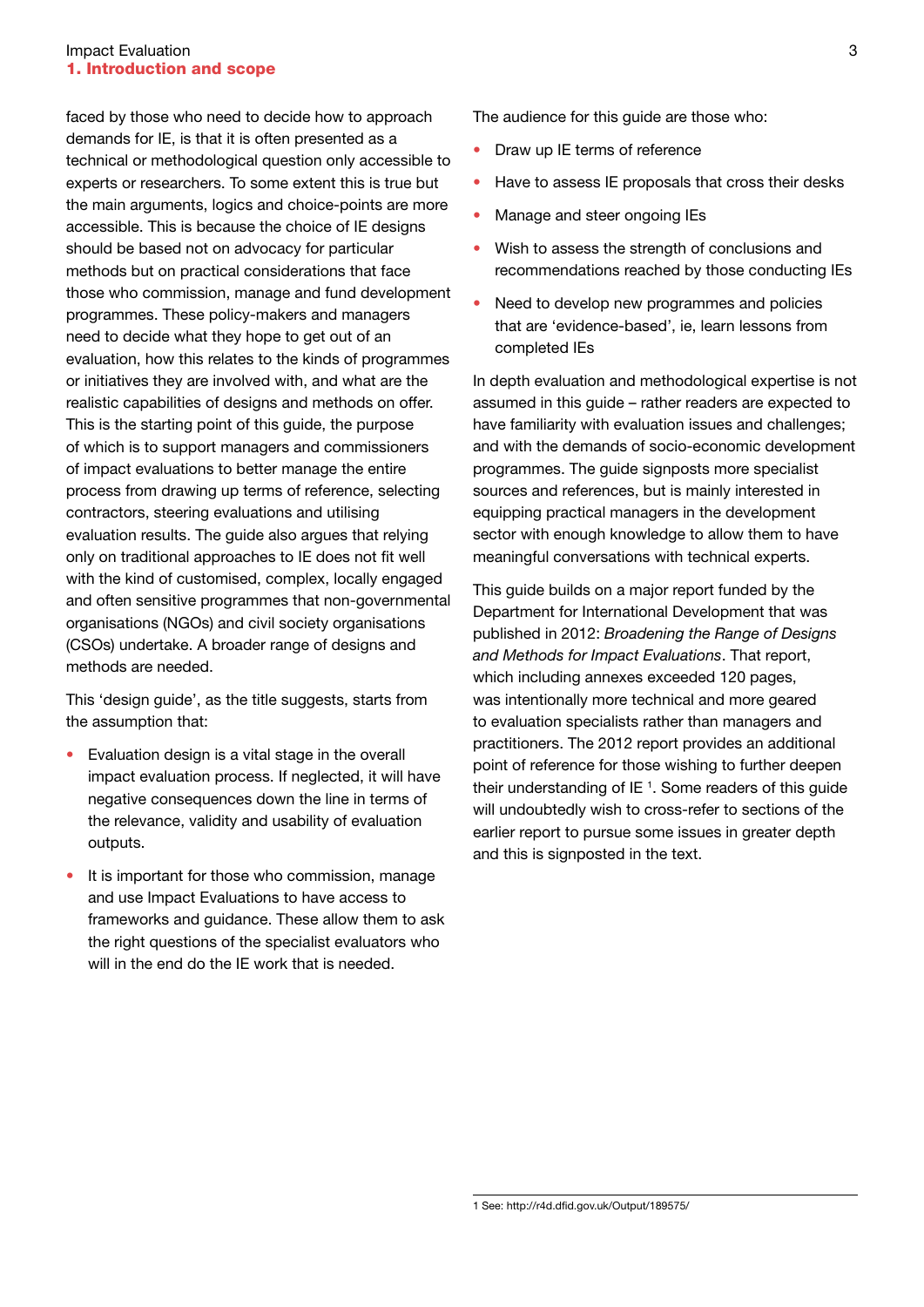# 2. What is impact evaluation?

This chapter aims to help readers identify what is distinctive about impact evaluation. It sets IE into the wider setting of 'evidencebased policy'; introduces some of the important methods-related debates that surround IE including the position of experimental methods and the role of theory in support of explanation. The chapter concludes by arguing that Impact Evaluation is not completely separate from other kinds of evaluation. IE is only one part of a bigger picture, and in development settings in particular, has to draw on various evaluation traditions in order to do its job well.

#### Defining impact and impact evaluation

There are two main ways in which 'impact' and its evaluation has been defined. The first focuses on content and the second on methods. The best known example of a content definition of 'impact' in the international development field can be found in the OECD/DAC lexicon: "…positive and negative, primary and secondary long-term effects produced by a development intervention, directly or indirectly, intended or unintended."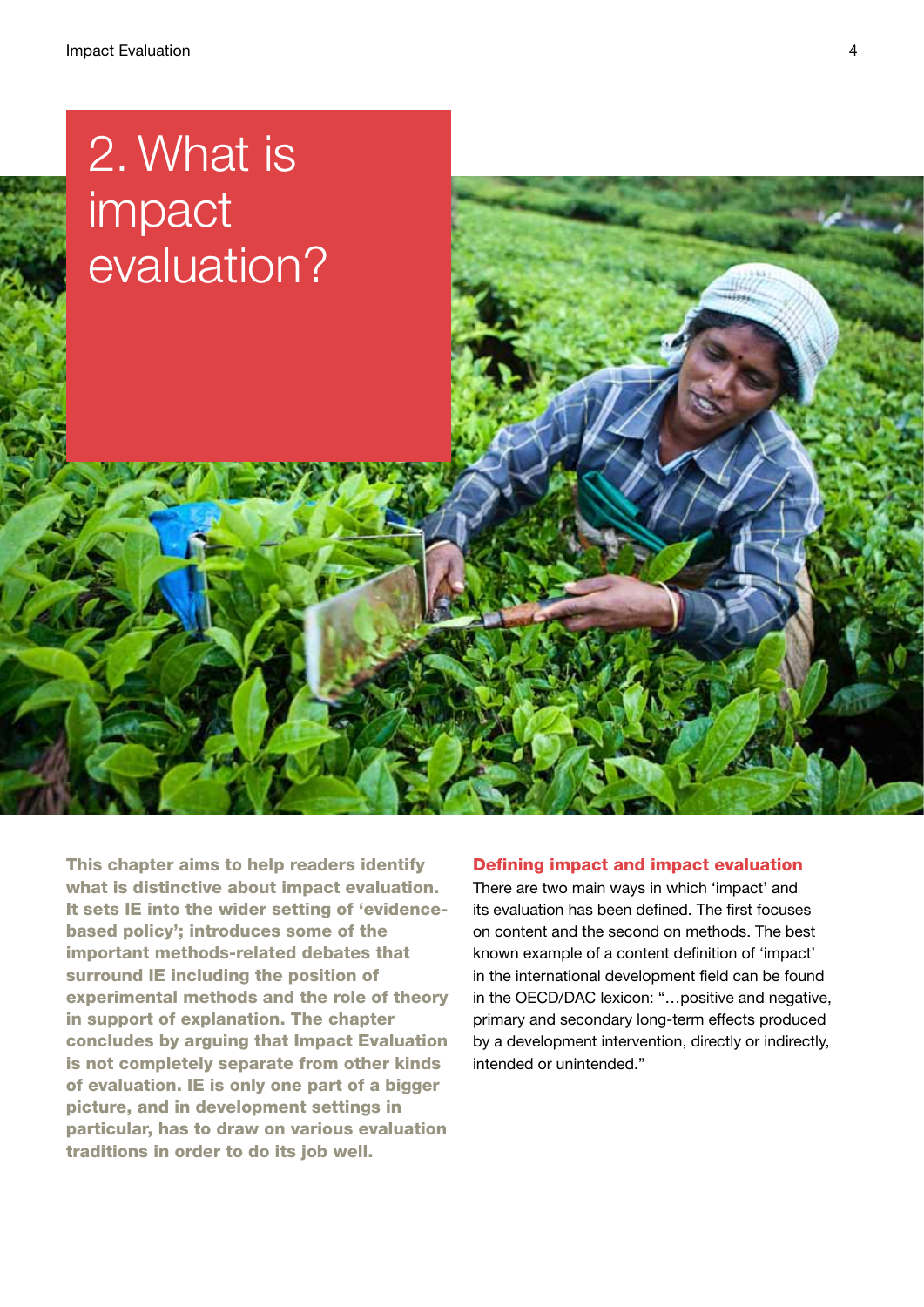#### **Impact Evaluation** 5 2. What is impact evaluation?

This definition:

- Stresses the search for **any** effect, not only those that are intended
- recognises that effects may be positive and negative
- recognises that effects of interest are 'produced' (somehow caused) by the intervention
- suggests the possibility of different kinds of links between all kinds of development intervention (project, programme or policy) and effects
- focuses on the longer-term effects of development interventions

Methodological definitions tend to be focussed, more narrowly. The World Bank poverty/net website defines Impact Evaluation in terms of attribution: "…assessing changes in the well-being of individuals, households, communities or firms that can be attributed to a particular project, programme or policy."

Howard White of 3ie, an institution specialising in IE, defines it explicitly within an experimental and counterfactual logic: "…the difference in the indicator of interest (Y) with the intervention (Y1) and without the intervention (Y0). That is, impact =  $Y1 - Y0$ . An impact evaluation is a study which tackles the issue of attribution by identifying the counterfactual value of Y (Y0) in a rigorous manner." (White 2010)

Comparing the content and methods ways of defining IE illustrates why IE thinking has moved away from sole dependence on experiments. Experimental methods are concerned with **intended** rather than unintended effects; assume **direct** links between interventions and outcomes; address **primary** rather than secondary effects; and usually look to evidence in the **short**term rather than the long-term. This latter is especially important as in many development settings effects are not known when programme funding ends, only becoming clear over a much more extended timescale. Most counterfactual methods on the other hand focus on the short-term, which is likely to capture only a subset of programme results.

However, criticism can equally be made of any other method or family of methods – all do some things better than others. (See chapter 4 for a fuller discussion of the strengths and weaknesses of different designs and methods.) The key message is that we need to start with what we want to know about programmes rather than a particular tool-kit. What we want to know is what 'caused' the effects of development programmes through the best methods available.

#### Linking cause and effect

Discussions in the evaluation community about methods, counterfactuals and 'quality' have helped refocus evaluators' attention on causal analysis. Simply put, answering the question, 'Did this programme make a difference or would changes have occurred anyhow?' matters. It has been argued that some evaluators and commissioners of evaluation have paid insufficient attention to what are variously called 'impacts', 'results', and 'effects' even though this is a question that various stakeholders quite reasonably want answers to.

IE grew out of what became known as the 'evidencebased policy movement' (EBPM). This movement emphasises that policy should be evidence-based and able to demonstrate and where possible measure 'results', 'value for money' and 'effectiveness'. IE became an important means to provide the evidence that policy makers required to show that their policies 'worked'.

EBPM itself was built on foundations in 'evidencebased medicine' with a long history of pharmaceutical trials using experimental methods, mainly randomised control trials, to demonstrate effective treatments. These trials set out to identify causal patterns, to 'attribute' particular health outcomes to particular therapeutic interventions. In the early days of EBPM, studies and evaluations conformed to a similar methodological template and there is still a tendency for some to identify IE with experimental methods.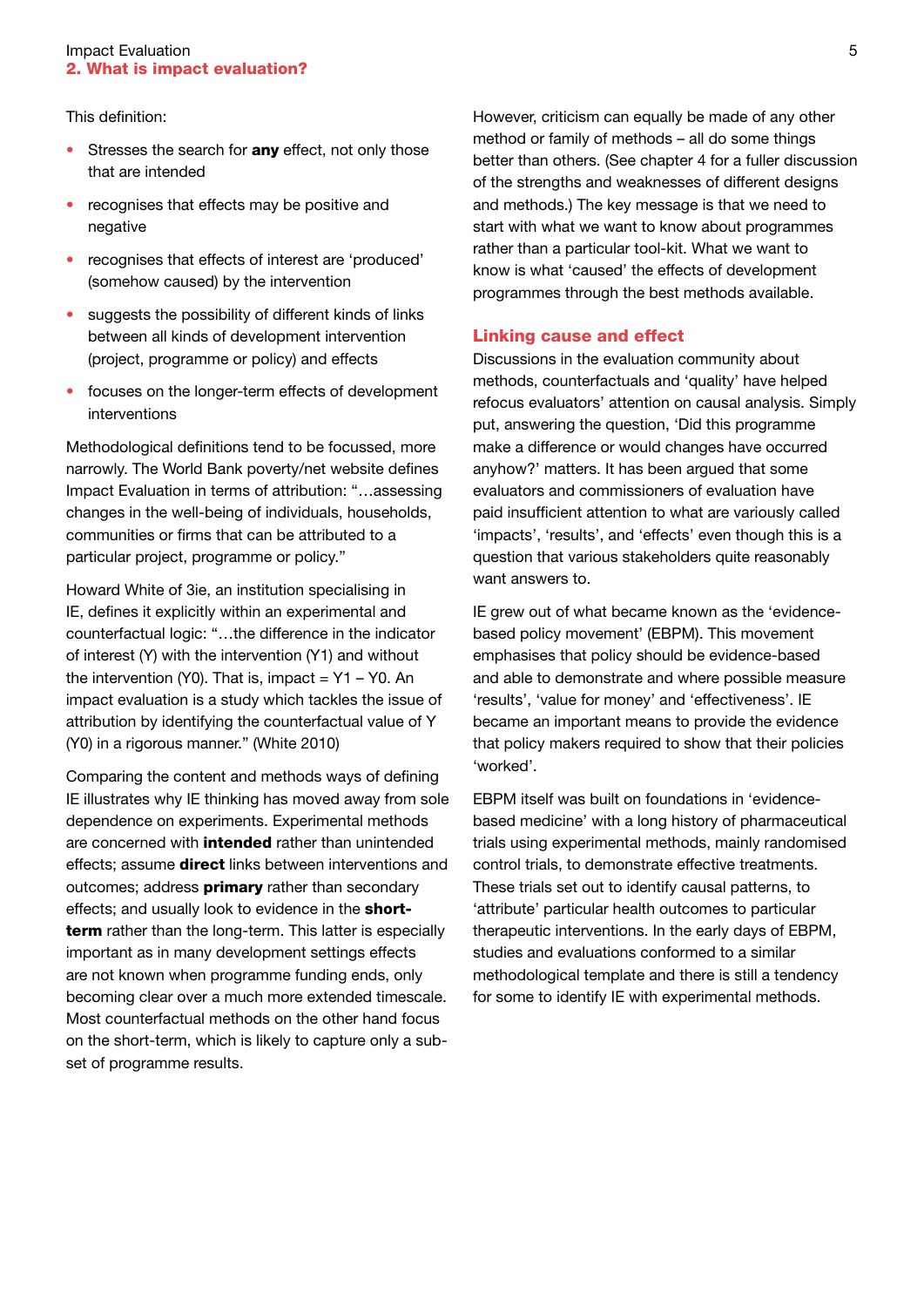However, as EBPM has matured, it has been increasingly apparent that no one methodological toolkit can appropriately evaluate all kinds of policies and programmes <sup>2</sup>. For example, these may:

- Be inherently difficult to measure cultural changes around equality and human rights, greater empowerment and participation in governance or strengthening civil society are all socially constructed and have qualitative as much as quantitative outcomes.
- Have causal pathways what evaluators call 'theories of change' – that lead from programme to outcome that are often complex, little understood and hard to unravel, making them unsuited to analysis through the experimental manipulation of single causal factors.
- Be relatively small scale and not provide the numbers of cases needed for statistical analysis. This is made even more difficult when development programmes are quite sensibly 'tailored' to take account of their very different contexts, depriving evaluators of a standard intervention to compare, control for or measure.

Of equal importance is that policy makers have shifted from a largely 'accountability' purpose of evaluation to one that also prioritises learning. They have therefore become interested in understanding why and how programmes succeed or fail, as well as whether they succeed or fail, in order to improve current programmes and replicate them with confidence in the future. Explanatory questions of the why and how variety, have been important drivers of the diversification of methods used in IE.

Despite this diversification IE has retained a cause and effect focus throughout its evolution: IE tries to link policy causes with policy results. It may no longer do this by looking for single causal factors to which effects can be 'attributed,' but the enduring and distinctive characteristic of IE, is that it tries to find out whether a policy or programme as a cause can be linked to identifiable and intended effects.

However, it also needs to be remembered that not all evaluations place the same emphasis on cause/effect relations. Evaluations that are purely accountabilitydriven whilst intended to demonstrate and measure results do not have to be centred on the links between cause and effects. An indication or association between effects and programmes as probable causes will often be sufficient. There are many good examples of these kinds of 'indicative' IEs which although they do not demand such stringent designs as are advocated in this guide, are nonetheless of great value when what we want to know is whether the balance of evidence suggests that a programme is having an effect  $3$ .

<sup>3</sup> UNICEF, (2011) Inter-Agency Guide to the Evaluation of Psychosocial Programming in Emergencies. New York: United Nations Children's Fund. http://www.unicef.org/protection/files/Inter-AgencyGuidePSS.pdf The One Love Campaign in South Africa: What has been achieved so far? http://www.comminit.com/hiv-aids/content/onelove-campaign-south-africawhat-has-been-achieved-so-far

<sup>2</sup> The implications of programme characteristics for IE methods is discussed below in chapter 3.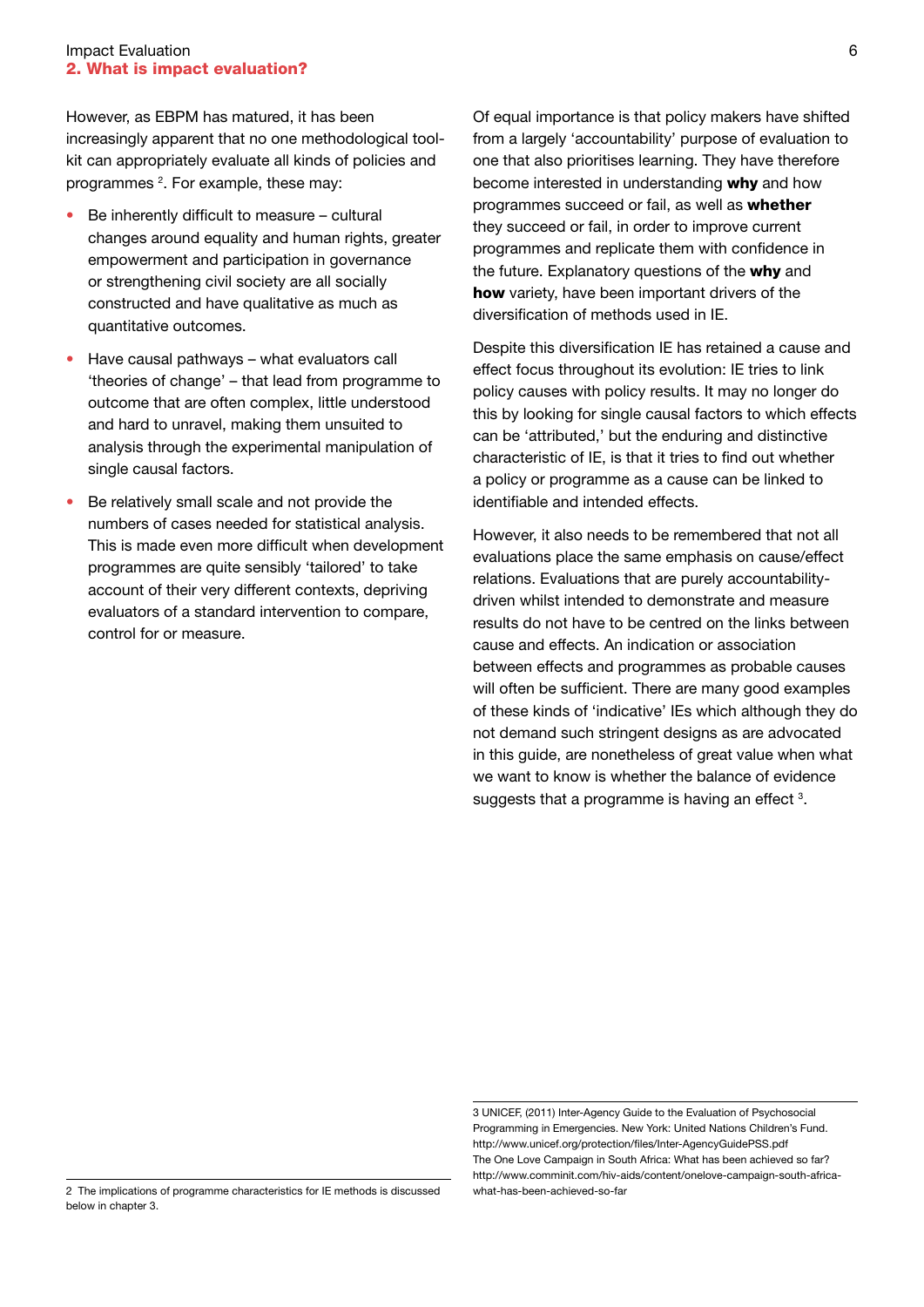### Explanation and the role of 'theory'

We have noted that nowadays IE is concerned both to demonstrate and measure effects and as often as not also to explain – and to answer 'how' and 'why' questions. This raises an important distinction in evaluation and in IE in particular: that between causality and explanation. You might draw a conclusion (or causal inference) from an evaluation that funding for education programmes for girls led to or 'caused' higher family income in a particular community. However, when it becomes evident that similar educational programmes do not always lead to the same result in all places, people start to ask 'why'?

Although explanation is not always a priority in IE, it often is. This is why 'theory' has become part of the evaluators' dictionary which it was not when evaluators were only expected to judge the success and failure of policies. In IE, as in scientific research, explanation ultimately relies on good theories. Opening up the 'black box' that connects 'causes' and 'effects' requires different kinds of analysis, which is what 'theories of change' and 'programme theory' (discussed further in Chapters 3 and 4) are intended to support. Developments in IE have also made evaluators aware that they need to draw on broader community, social and economic theories in order to interpret complex and often confusing or even contradictory data.

#### Who defines impact?

Various words in evaluation have similar meaning to impact. Most commonly evaluators talk of results, outcomes and effects fairly interchangeably with impacts. As the above discussion suggests, impacts can be direct or indirect, short or long term, primary and secondary, positive or negative. All of this underlines that defining impact is an important first step in most IEs and that putting together such a definition can be quite difficult.

One difficulty is that different evaluation actors and stakeholders may view impact quite differently. An impact may be:

- The effect as intended by policy makers and programme planners or as experienced by intended beneficiaries and others
- An immediate experience or a more enduring change in circumstances or capacities
- At the level of individuals or communities or institutions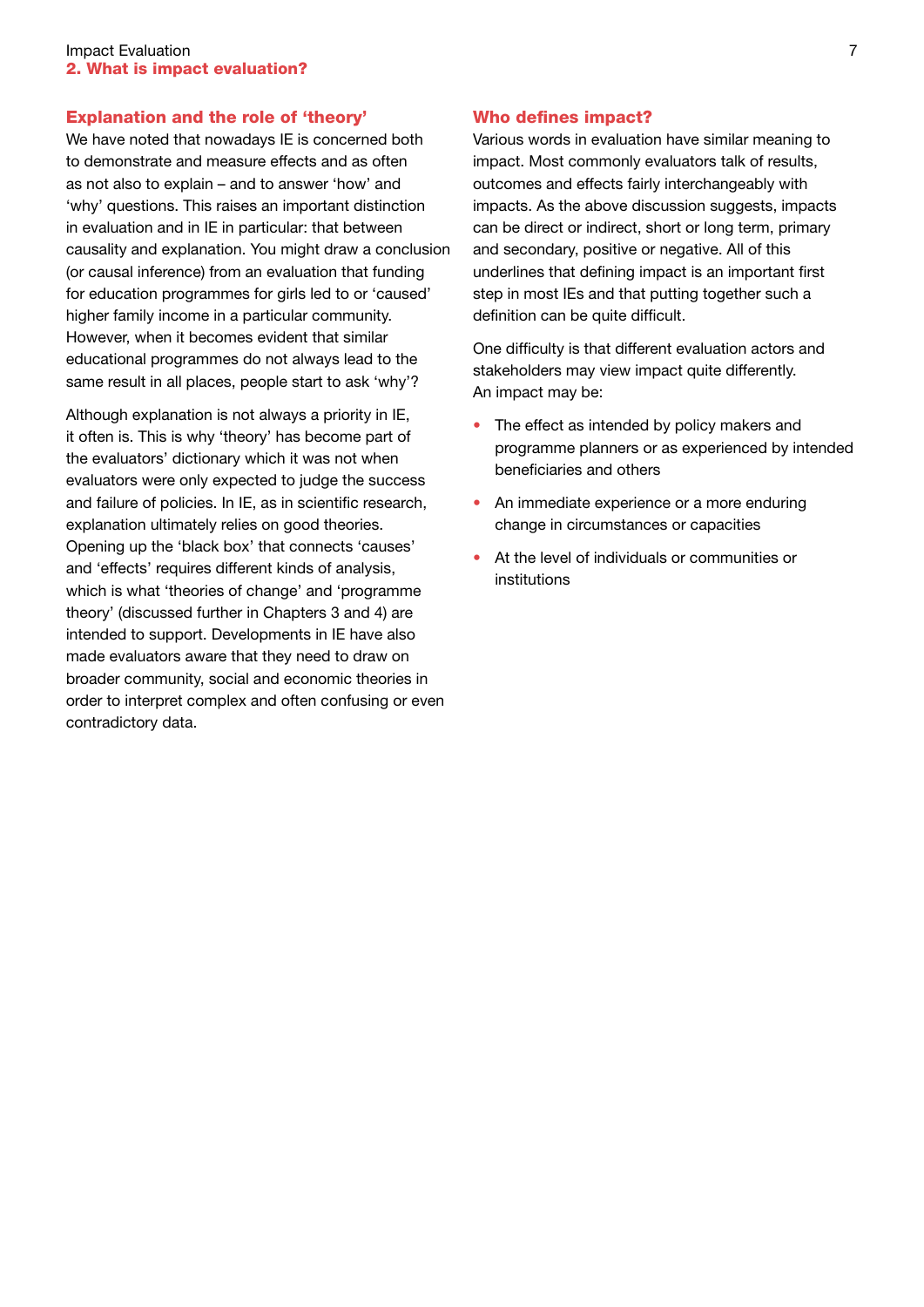#### **Impact Evaluation** 8 2. What is impact evaluation?

The language of 'impacts' implies a passive 'voice' for beneficiaries or so-called target populations: outsiders administer treatments to those who face problems which are themselves often defined by outsiders. Whilst this language may have been reasonable in the settings where IE first appeared in international development (eg large scale international programmes addressing immunisation needs) it is less appropriate in the kinds of community and local settings in which community-based organisations (CBOs), CSOs and NGOs operate. In these settings programmes are often jointly planned or at the very least there are strong participatory inputs at the planning and implementation stage. Furthermore there is an expectation of continuity and sustainability, which itself assumes that the results of programmes, if they are truly to have impact, have to be owned by those they are intended to benefit.

The bias throughout this guide is therefore to assume that stakeholders in general and those directly affected by programmes more particularly should have a strong voice when defining what constitutes impact. It is argued that those affected by programmes should have a privileged voice in formulating and defining impacts; and that stakeholders continue to have a central role in feeding into and validating how data is interpreted, conclusions are reached and recommendations are framed.

# Impact evaluation and other evaluation approaches

There has been a tendency for those who are interested in IE to present their work as quite separate from other evaluation approaches. This is dangerous because most evaluations including IE face very similar problems, such as:

- Being clear about what is being evaluated. Measures and indicators have to be true representations of the 'object' of evaluation. What is often called 'construct validity' relies on understanding the world-view and experience of programme participants and stakeholders. It necessarily draws on participatory evaluation approaches, sometimes seen as the antithesis of many currently used approaches to IE.
- Ensuring that programmes are implemented with impact in mind. This is partly about assessing whether programmes are getting through to those for whom they are intended. In development settings this can be critical with marginalised or hard-to-reach groups. This highlights the importance of process evaluations alongside impact evaluations if we are to distinguish between 'programme' and 'implementation' failure.
- Addressing the normative and ethical problems that development policies always raise. These range from ensuring that policies do no harm through to ensuring that those who benefit are those who are most in need. Many development programmes are value based – supporting the very poor, promoting women's rights, supporting inclusive governance. Any evaluation including IE which ultimately helps stakeholders make judgements about 'value', always has to consider the underlying values that inform judgements about success and what counts as 'good' development.
- Distinguishing the 'programme theory' of policy makers and the 'theories of change' of how the programme works in practice. Such theories provide a set of hypotheses against which the reality of programmes can be tested: this was supposed to happen: did it?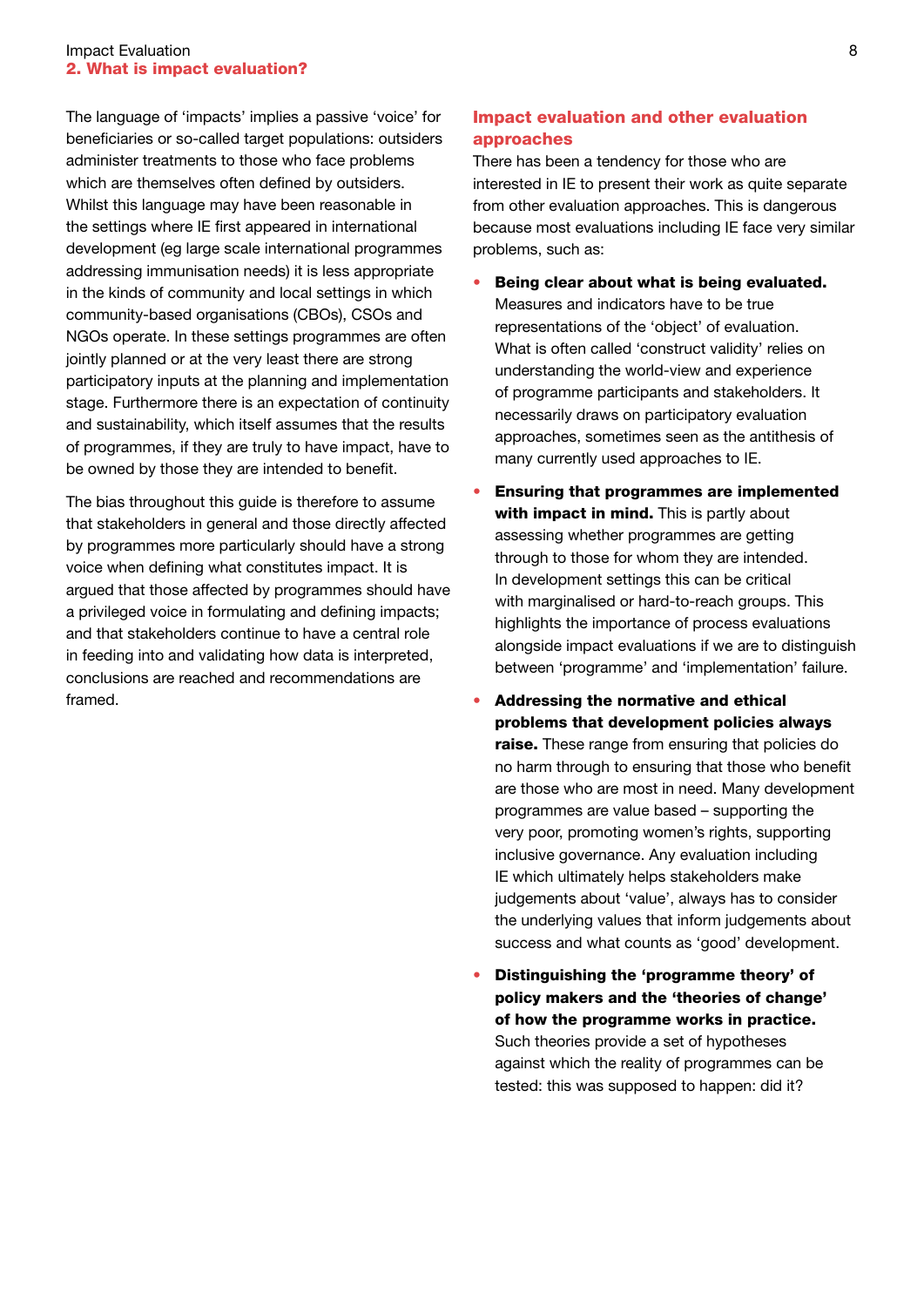Theory based approaches also focus attention on different contexts, an essential requirement for generalisability or 'external validity'. This guide advocates the use of 'theory-based' approaches as one useful approach to IE, but this is a more general point. Even if one was following a counterfactual approach to IE, theory is essential for generalisation beyond a particular programme evaluation.

- Knowing whether a programme builds or risks undermining capacity. This is a common source of unintended, negative programme consequences. It is not unusual for major development programmes to ignore pre-existing resources, networks and capacities – which are essential for sustainability and indeed for accessing good data and monitoring progress on the ground. More dangerously, ignoring existing capacities makes it possible that they could be damaged when new programmes are introduced.
- • Like all evaluations IE also has to deal with ethical and quality issues. These can variously concern relationships with informants and fieldsites; providing feedback; clarifying the rights and 'ownership' of evaluation outputs; ensuring confidentiality and avoiding endangering participants; and maintaining the independence of the evaluation, such that it is not captured by any one interest group.

Taking a 'broad' approach to IE will be discussed below in terms of combining designs and methods. Recognising that those engaged in IE have to address the same problems as most other evaluators implies a different kind of 'broadening'. To be a good impact evaluator it is not enough to understand the technicalities of causal inference alone. Specific IE skills should be seen as supplementing rather than substituting for the broader and more routine understandings that evaluators always depend on. Similarly there will also be occasions when real-time, operational, action-research oriented and formative evaluations can all make serious contributions to filling gaps in evidence and understanding. IE can be expensive and is not always needed. Deciding when a fully-fledged IE approach is justified is an important consideration for evaluation commissioners.

#### Main messages

- IE is part of the wider 'evidence-based' policy movement that emphasises value-for-money and 'results'. It therefore fulfils an accountability purpose for funders and policy makers by making programme workings more transparent. But IE can also contribute to learning by helping us understand how to do things better and more reliably in future.
- IE is distinctive because of the emphasis it places on demonstrating that it is programme actions and interventions that **cause** effects. However, this is not easy to do given the nature of development programmes. No one methodological approach is best or even sufficient on its own, which is why we need to draw on a broad range of approaches and methods for IF
- For policy makers and programme managers who want to improve programmes, scale-up or replicate, attributing effects to causes will not be enough; they will also need to explain the effects. This is why theory is important in IE because without theory you cannot explain. Explanatory approaches such as theories of change also highlight the importance of context and make it possible to address questions of generalisability beyond a particular programme evaluation.
- IE is not separate from the rest of evaluation. It relies on many of the same skills and approaches that are central in most evaluations. A broadly based approach to IE needs to be built on a number of different evaluation traditions: it is not just about causal or even explanatory analysis even though this is central. IE also needs to draw on participatory, process-oriented, qualitative, ethical and other research traditions and bodies of knowledge.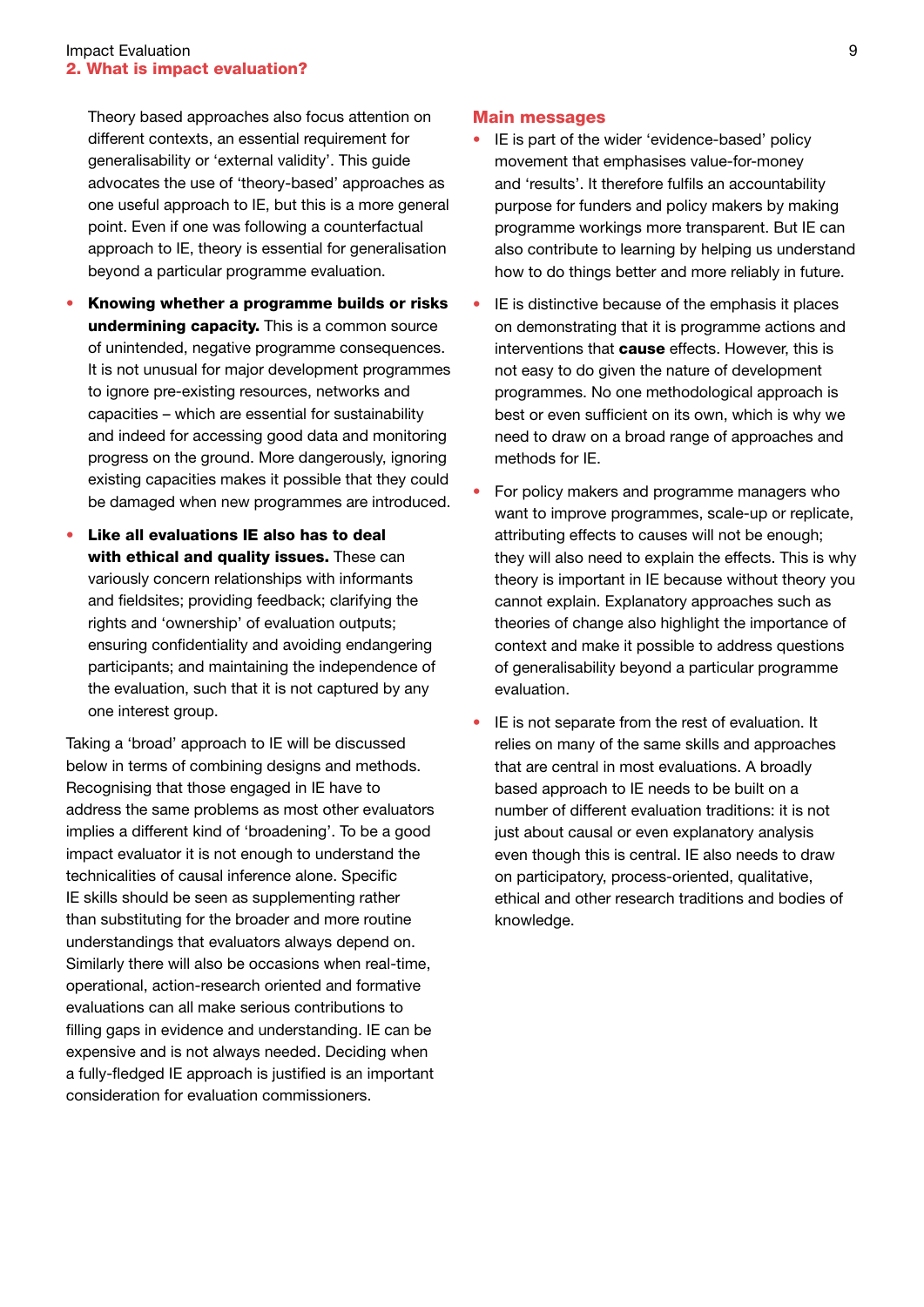# 3. Frameworks for designing impact evaluation

This chapter considers the design choices that those who commission and manage IE have to make. It concentrates mainly on the kinds of design choices that support causal claims which are at the core of what is distinctive about IE. A 'design triangle' is introduced that highlights the interdependence of evaluation questions, programme attributes and the capabilities of different methodologies. The chapter mainly discusses methodological choice. There is a fuller discussion of IE, the capabilities of methods and designs in the next chapter.

### Designs that support causal claims

Designing evaluations requires making clear choices about many things including, for example: the purpose of an evaluation; the resources needed; required skills; ethical guidelines; data collection and analysis procedures; and how to encourage evaluation use. Getting these choices right at the beginning is essential to ensure any evaluation will be of good quality. This chapter concentrates on design choices that are specific to IE: that will ensure that it is possible to say something about cause and effect, and that will be credible and defensible when the evaluation makes these causal claims.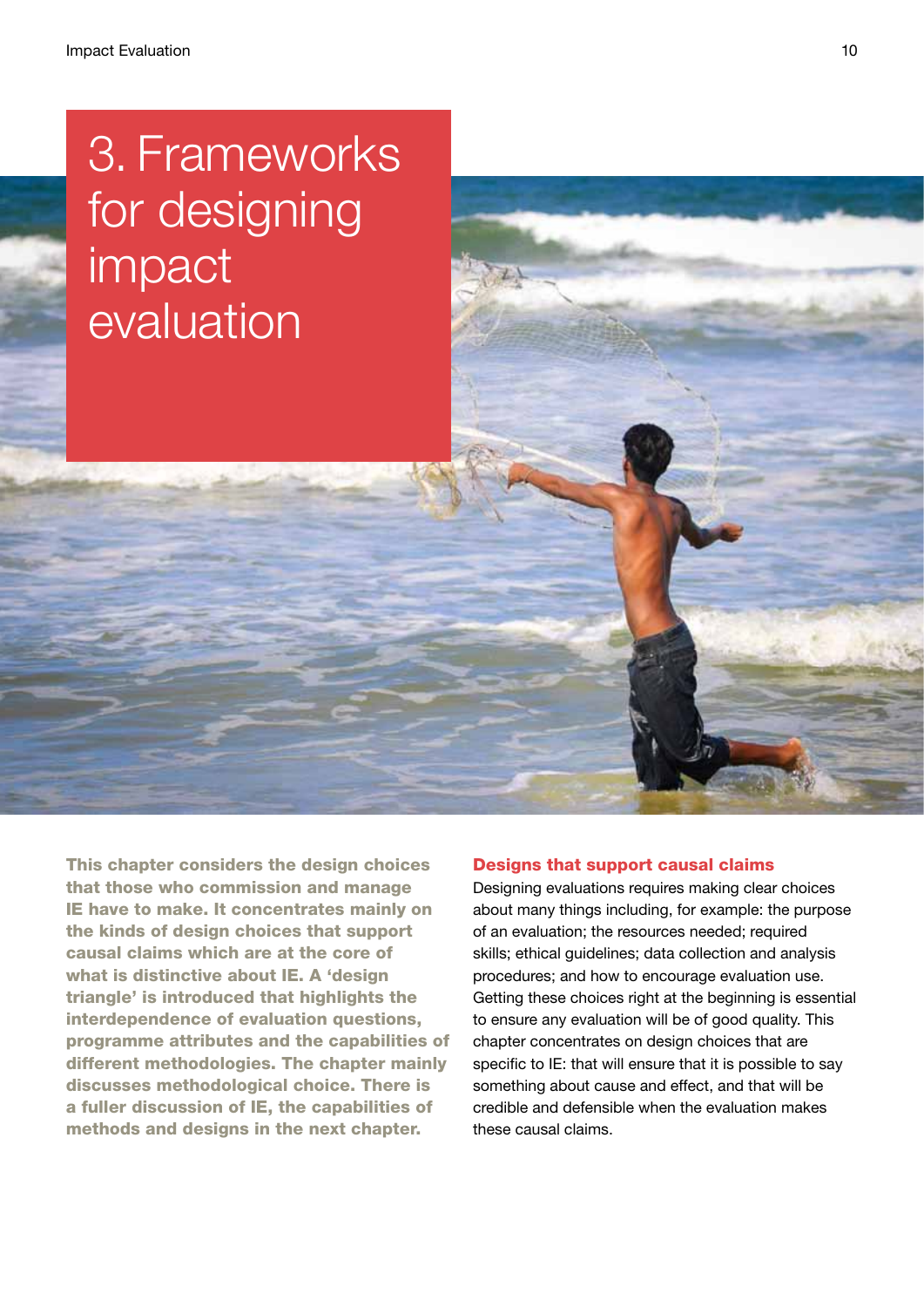#### Impact Evaluation 3. Frameworks for designing impact evaluation

This chapter is about methodological design, but not simply about methods and techniques. The aspects of 'design' discussed here refer to the underlying logic that links together sets of methods and techniques. Statistical evaluations and case studies for example may both use questionnaires, observational data and administrative records but the underlying logic that allows them to say something about causality is quite different.

## The design triangle

Working out the best design for making causal claims in any single IE is a crucial planning decision. Although there is no mechanical way to make these decisions there are some logical steps to go through that help inform decision-making. The following 'design triangle' suggests what these steps are.



This diagram suggests that three factors have to be taken into account when deciding on a suitable IE design: the kinds of evaluation questions you want answers to; the 'attributes' of the programmes you want to evaluate; and the capacities of available designs. The layout of this triangle emphasises that many of these decisions are interconnected. So the kinds of evaluation questions that can be asked partly determines the selection of designs but also has to take account of programme attributes in understanding the kinds of questions that can be answered. For example, is the programme being implemented in many settings, allowing for comparative case analysis; or are large numbers of people involved so that statistical analysis is possible?

Although questions, designs and programme attributes are interconnected they are considered in turn below, but with interconnections noted along the way.

# Evaluation questions

Different commissioners of evaluations will ask different types of 'impact' questions, or even more likely a different mix of such questions. Some may want precise answers to precise questions; others will want to understand whether a programme has had any kind of effect at all; and others will be most interested in the explanations for what happens. The table below lists four typical questions that IEs ask.

Table 1: Four typical questions in impact evaluation

- To what extent can a specific impact be **a** attributed to the intervention?
- Did the intervention make a difference?
- How has the intervention made a difference?
- Will the intervention work elsewhere?

When thinking about the designs that may be able to answer these kinds of questions we immediately have to consider what kind of programme is being evaluated.

To what extent can a specific impact be attributed to the intervention? This first question suggests the classic counterfactual/experimental approach. But in order to go down that path the preconditions for viable experiments have to be in place.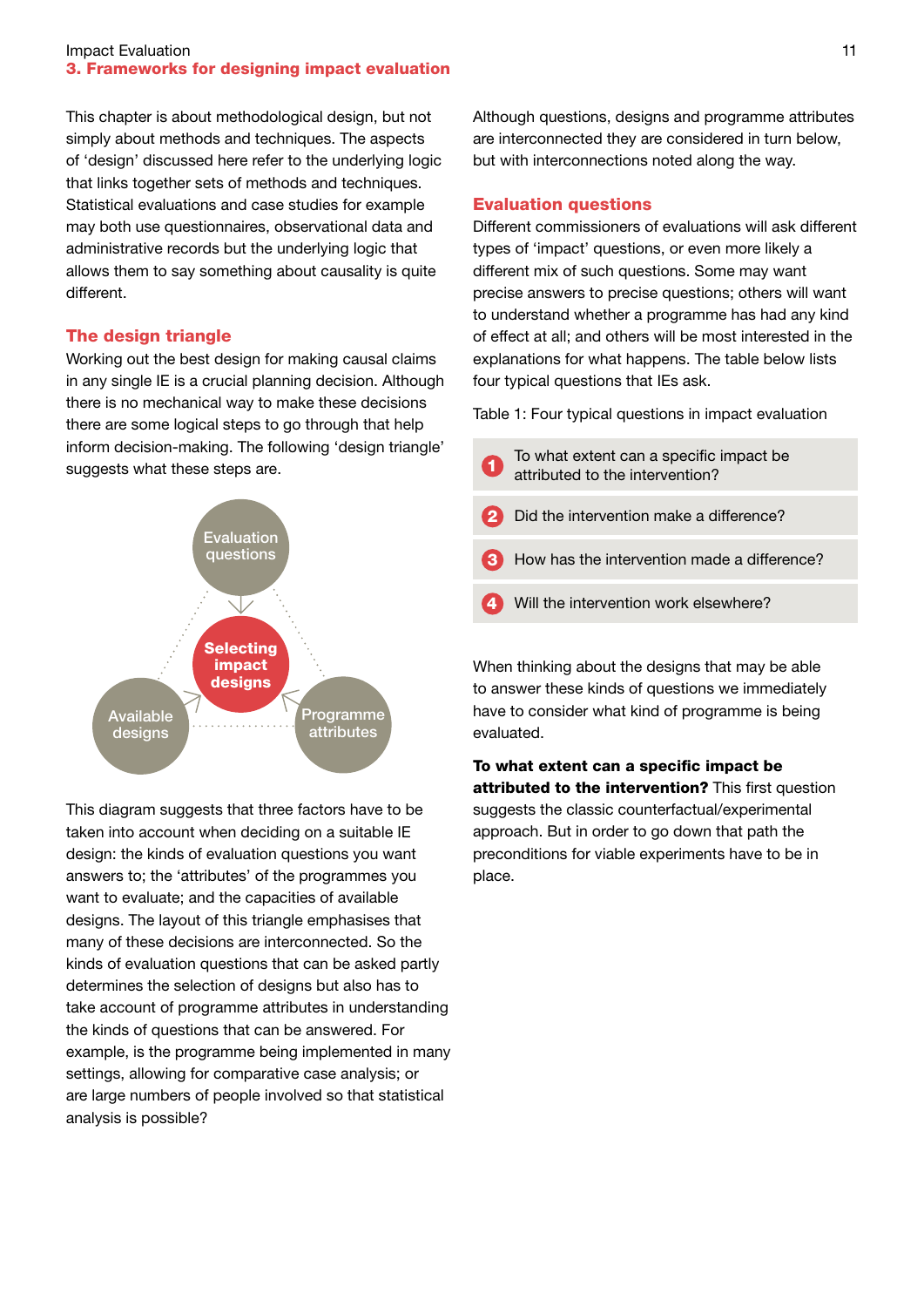#### **Impact Evaluation** 12 3. Frameworks for designing impact evaluation

For example we need to be sure that the programme has a primary cause and a primary effect<sup>4</sup>, because that is what experiments work with. Similarly we need to be able to create a control group or comparator, because experiments and other counterfactually based designs (eg quasi experiments) require some kind of comparison or 'control'. As is suggested in the next chapter there are designs and methods that can help identify specific 'impacts' when experiments are not possible. These may be weaker in their ability to precisely measure effects, but may be better able to demonstrate that some kind of causal connection is occurring. Choosing these methods follows from the nature of a programme. For example, a programme or intervention that does not have a primary cause and a primary effect cannot be compared with a virtually identical programme in a similar setting, and will not be suited to experimental methods. In many complex programme settings it is fruitless to demand accurate measurement under all circumstances.

#### Did the intervention make a difference?

Increasingly nowadays this second question is what policy makers are most interested in. This is because particular programmes are often just one part of the picture. NGOs and CSOs work together; national governments have their own programmes and the efforts of local communities and businesses will have as much influence on results as the programmes of development agencies or NGOs. Identifying your contribution and recognising the contribution of others is more realistic than searching for evidence of sole **attribution** 

As is further discussed in the next chapter, this is also consistent with methodological developments in the social sciences that focus on multi-causality, 'causal packages' and 'contributory causes'. These developments rest on the understanding that 'causes' may be necessary but not sufficient of themselves to lead to a change. It may even be that there is more than one way to achieve a similar objective, in which case there may also be more than one possible 'necessary' causal factor. And yet none will be sufficient without other 'supports'; and what may sometimes be necessary may indeed be unnecessary in other circumstances<sup>5</sup>.

The third and fourth questions in the above table fall into the 'how' and 'why' or explanatory category. As noted in chapter 2, if the purpose of an evaluation is purely accountability to show that results have been achieved then causal analysis will be enough. But when the aim is to learn so as to improve success or to replicate programmes elsewhere then explanations are needed. It is in these circumstances that theory becomes important. But again the attributes of a programme, including what is known about its implementation, can lead to different ways in which theory is used. For example, in areas where there has been much previous experience and research there is likely to already be a body of theory – hunches and hypotheses about what works, when and how – then an evaluation can be set up to 'test' this programme against this pre-existing theory. In areas where less is known and there is little theory then an evaluation will have to develop its own theory. This could be by reconstructing the 'theories' of the programme designers/policy makers or possibly by developing new ones based on careful observation and analysis of what happens during and after programme implementation.

<sup>4</sup> For example, an improvement in nutritional content of diet affects childhood illness, rather than improvements in family income, public health services and diet together lead to improvements in school-attendance, which itself is partly affected by diet.

<sup>5</sup> See Section 4.3 in Stern et al (2012) for a fuller discussion of necessity and sufficiency.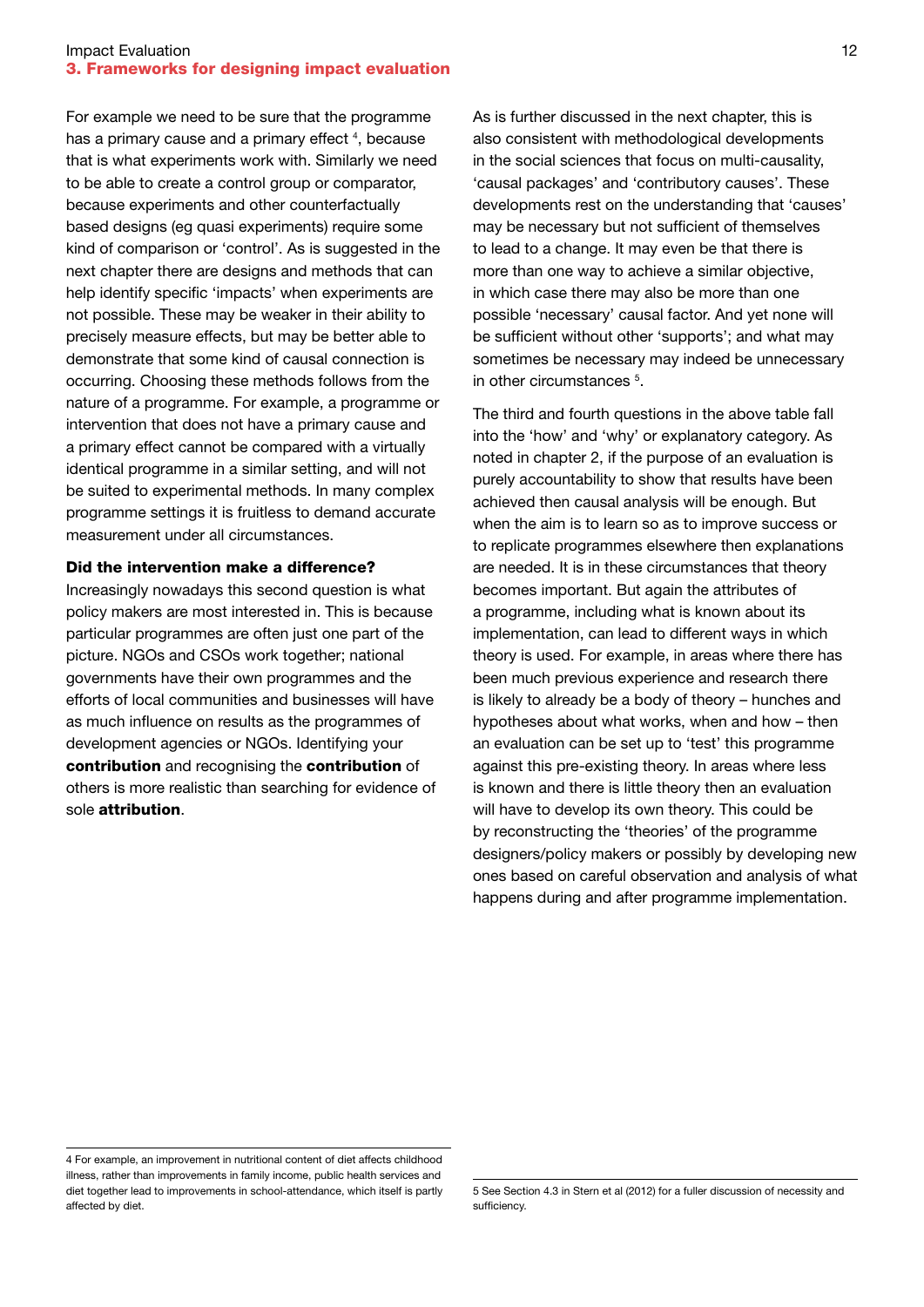#### **Impact Evaluation** 13 3. Frameworks for designing impact evaluation

As the word 'theory' is used quite loosely in evaluation it is worth holding on to the following distinctions: Pre-existing theory is derived from research and prior experience; explicit programme theory is based on the starting assumptions of programme planners (although hopefully also rooted in some pre-existing knowledge); and grounded theory only begins to emerge once a programme is being implemented or is underway. In all the senses of the word, theory can be used both to guide action (eg programme design and implementation decisions) and provide hypotheses or propositions that can be further refined or tested during the course of an IE.

#### Evaluation designs

When thinking about evaluations we often consider the merits of combining methods. Thus, mixed methods will combine quantitative and qualitative or more than one quantitative or more than one qualitative method. This will strengthen confidence in conclusions when they are based on several different sources of information gathered in different ways, therefore avoiding the risk of what researchers sometimes call 'instrument effect'6 . What the logic of IE designs underlines, is that in IE in particular it may be mixed designs rather than mixed methods that are most useful. Often what are required are several well-chosen designs, each of which will use a variety of methods, and be tailored to answer the various IE questions posed by evaluation commissioners and other stakeholders.

Few evaluations ask a single question; they usually want to both assess impacts **and** explain what works where and when. Or they both want to judge the contribution of a programme and identify lessons that might make further replication of a programme elsewhere likely to succeed. This is one reason why few evaluations stick to a single design, preferring instead to combine designs. For example, they may combine an experiment to assess and hopefully quantify impacts attributable to a programme; a participatory design to ensure validity, relevance and targeting; and comparative studies of 'cases' to better understand the implications of different contexts.

In complex programmes it can be useful to identify different levels or scales of activity such as: national, regional, county and municipal; or society, local communities, households and individuals. In these circumstances different designs can be 'nested' with some designs addressing the more inclusive units of analysis and questions; and others addressing more limited units of analysis and questions within the overall scope of the evaluation. For example, a statistical survey of administrative data may be used to describe national trends; a quasi-experimental design might compare results in different municipalities; and case studies could be used to examine causal pathways and mechanisms.

6 This occurs when all or part of the results of analysis could be explained by limitations or biases inherent in particular methods being used.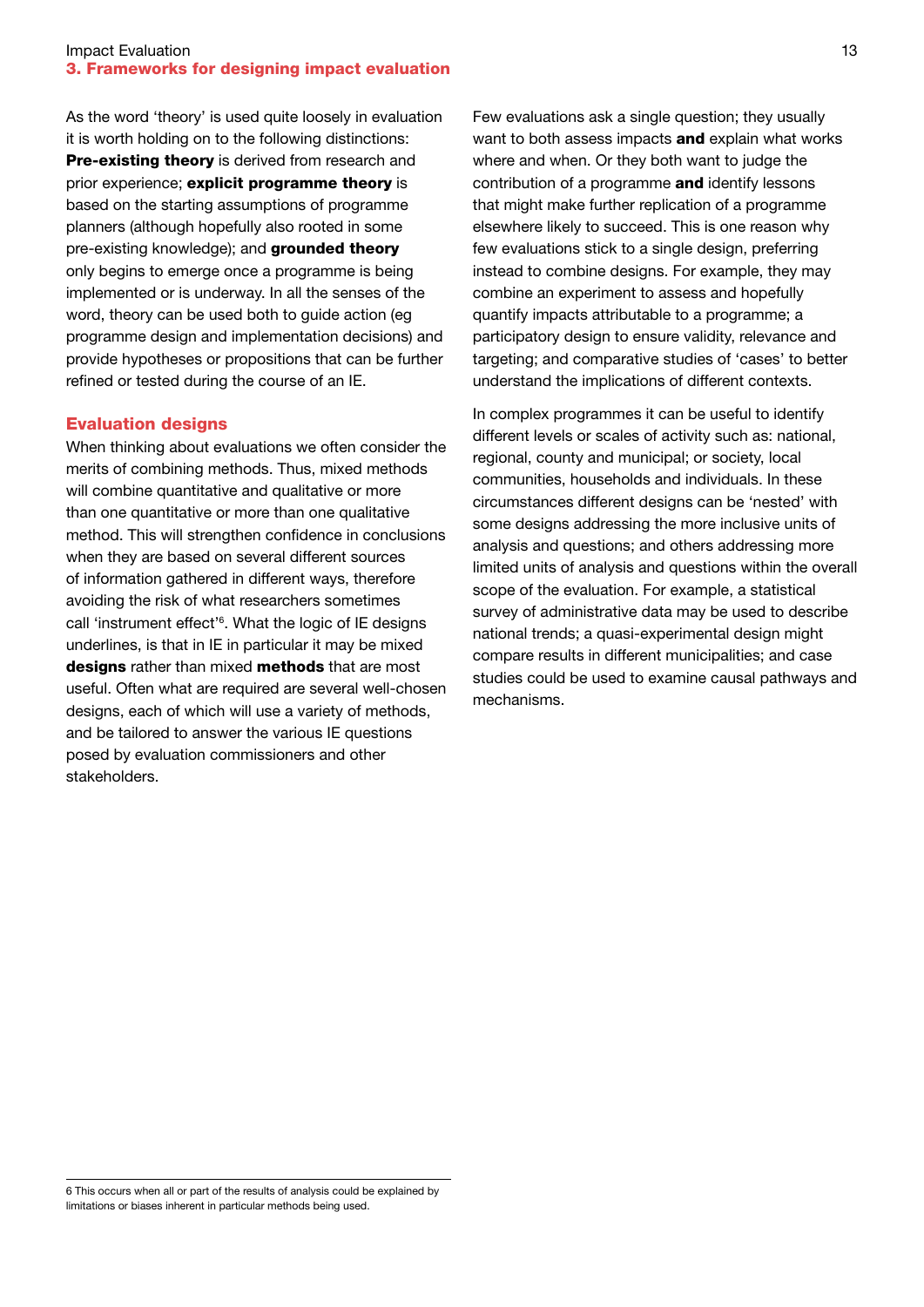#### Programme attributes

The shape, form, location, purpose, inter-relationship and life-cycle of programmes vary enormously. It is unsurprising then that these 'attributes' also affect IE design. Of course there are some programmes that are easy to understand: inoculating babies or providing mosquito nets may face implementation problems but there is no doubt what the intervention is and the expected results are obvious and relatively easy to assess. This is partly because there is a substantial body of medical research that leaves little room for doubt. However, many programmes are more complex:

- They overlap with other interventions with similar aims
- They are made up of multiple and diverse 'interventions' and projects
- They are customised to a local context and therefore non standard
- Often they work 'indirectly' through several 'agents' each having their own goals
- Likely impacts are long term
- They are in areas of limited understanding/ experience
- They work in areas of risk or uncertainty
- Intended impacts are difficult to measure, possibly intangible

These kinds of attributes reinforce the relevance of IE designs that can deal with multiple causality and diverse contexts. However, these and similar programme attributes may require:

- Decisions about what is the unit of analysis. In a multi-intervention programme is it each separate intervention, or all together and how to take account of interactions between interventions? If there are various programmes with similar aims can they be evaluated separately or must they be looked at as a set?
- Developing theories of change<sup>7</sup>. This is especially difficult in areas where little is known; and in extended implementation chains as is common when delivering programmes through 'agents'. The challenge is how to analyse linked but separate theories of change.
- • Taking account of unpredictability and **'emergence'.** When programmes have long-term impact trajectories and even more so when they operate in areas where little is known, evaluation plans have to be flexible, possibly staged and able to refocus when necessary.

Programme attributes not only have implications for designs and methods, they also have implications for evaluation questions. If programmes have results that are difficult to measure it may not be sensible to ask precise attribution questions of the net-effect variety. On the other hand if a programme is a one-off and unlikely ever to be replicated, as can be the case in certain humanitarian emergency or fragile state programmes, there may be less urgency as to whether the programme will work elsewhere.

<sup>7</sup> Theories of change is a process for developing a common view among stakeholders of how change is expected to happen in a project or programme, and to articulating assumptions.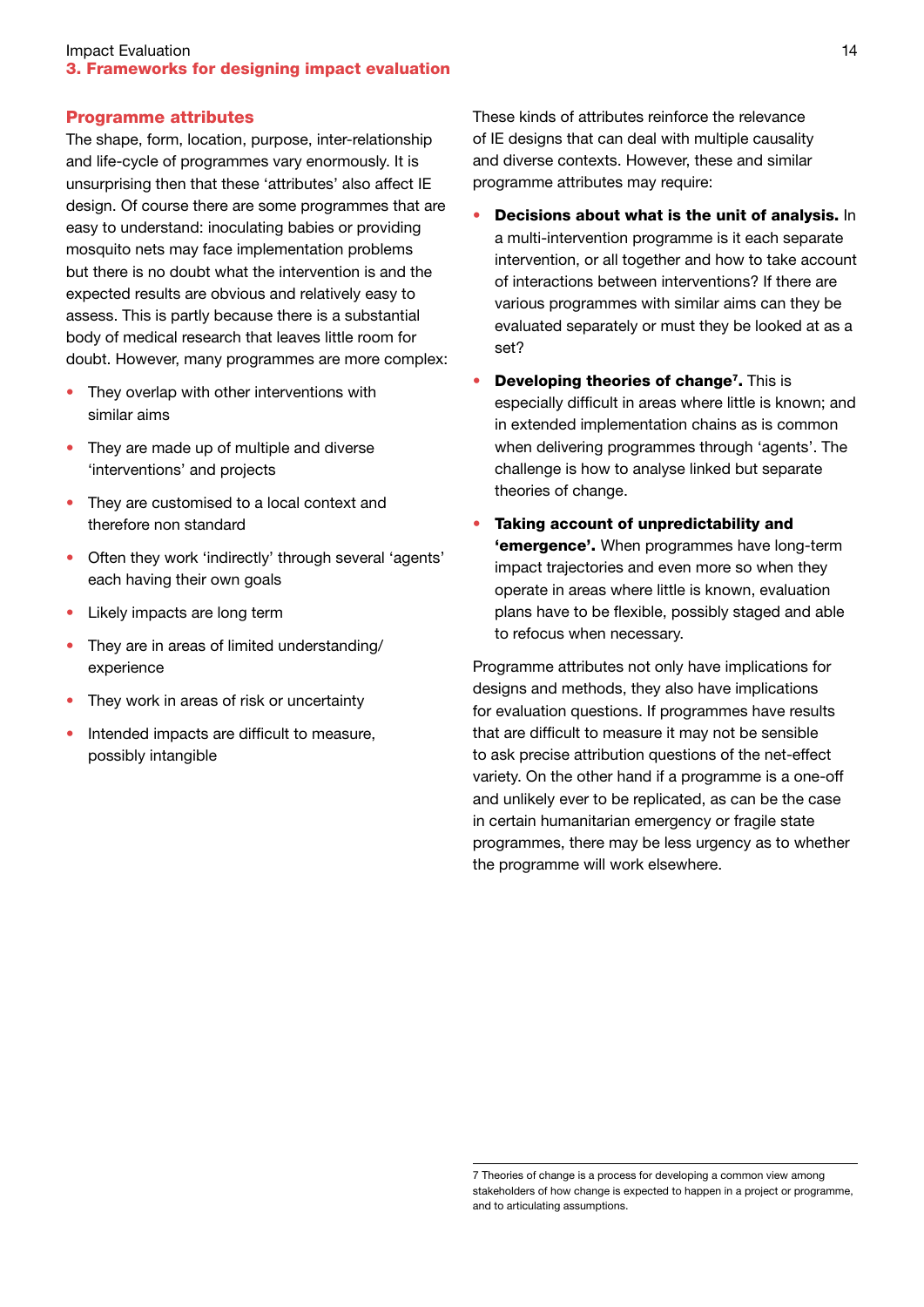#### **Impact Evaluation** 15 3. Frameworks for designing impact evaluation

#### Main messages

The main messages of this chapter which considered evaluation design were:

- Evaluation design is always important but IEs raise their own special design challenge: how to link cause and effect and how to support causal claims. Systematically reviewing evaluation questions and programme attributes alongside methodological capabilities is one way to design better impact evaluations.
- Simple IE questions like 'Did it work?' are becoming more difficult to ask when programmes overlap with other programmes; and are influenced by other development actors and their activities or policies. A more useful question in these circumstances is: 'Did the programme make a difference?' The growing interest in contribution of programmes alongside attribution stems from today's more complex development landscape.
- Explanatory questions are appropriate when one purpose of an IE is improvement or replication. Explanation requires theory and IEs have to be aware of the very different starting points in terms of available theory across development programmes. When theory exists an IE can test a programme against this pre-existing theory. When it does not, then an IE that wants to explain will have to develop its own theory – eg theories of change – based on what happens on the ground.

• Although some programmes consist of interventions that can be understood as simple causes with straightforward 'impacts', most cannot. Development programmes in particular are often made up of multiple interventions, face considerable uncertainty, may have to change direction as new problems and processes 'emerge' over extended time spans; and deal with outcomes that are in part at least difficult to measure. These kinds of attributes have implications for the evaluation questions that can be asked as well as the kinds of designs and methods that are suitable.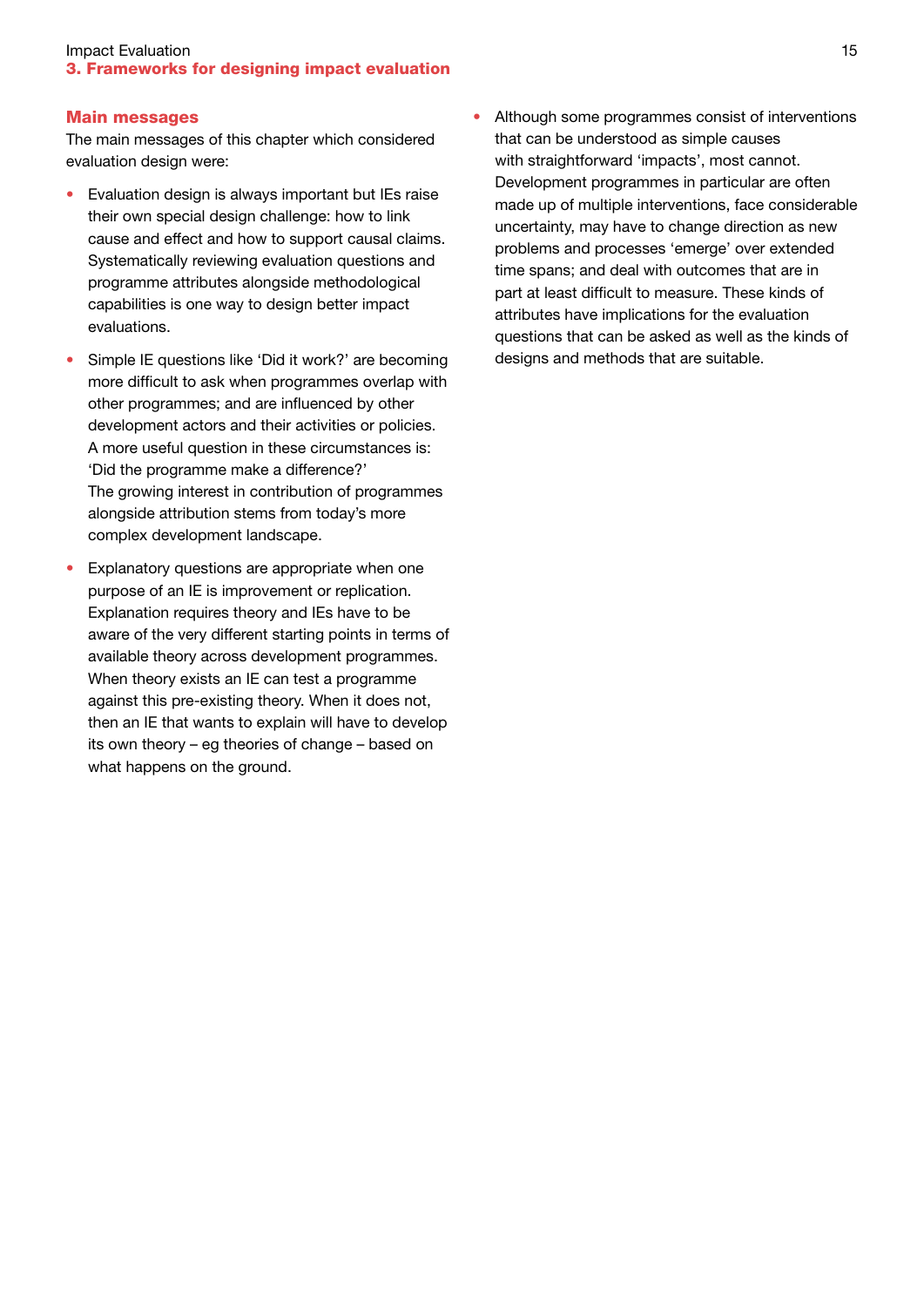# 4. What different designs and methods can do

This chapter takes us further into the practicalities of IE design. It explores some of the basic ways causality is understood and the main families of designs and methods that are available to those conducting IE. Of course all designs have their strengths and weaknesses, which is why combining designs and methods is so important in many real-world IEs. These strengths and weaknesses are

also discussed here as well as different rationales and strategies for combining designs and methods. The chapter builds on the earlier discussion of Evaluation Questions and programme attributes. It includes examples of different designs, how they can be combined and frequently encountered challenges.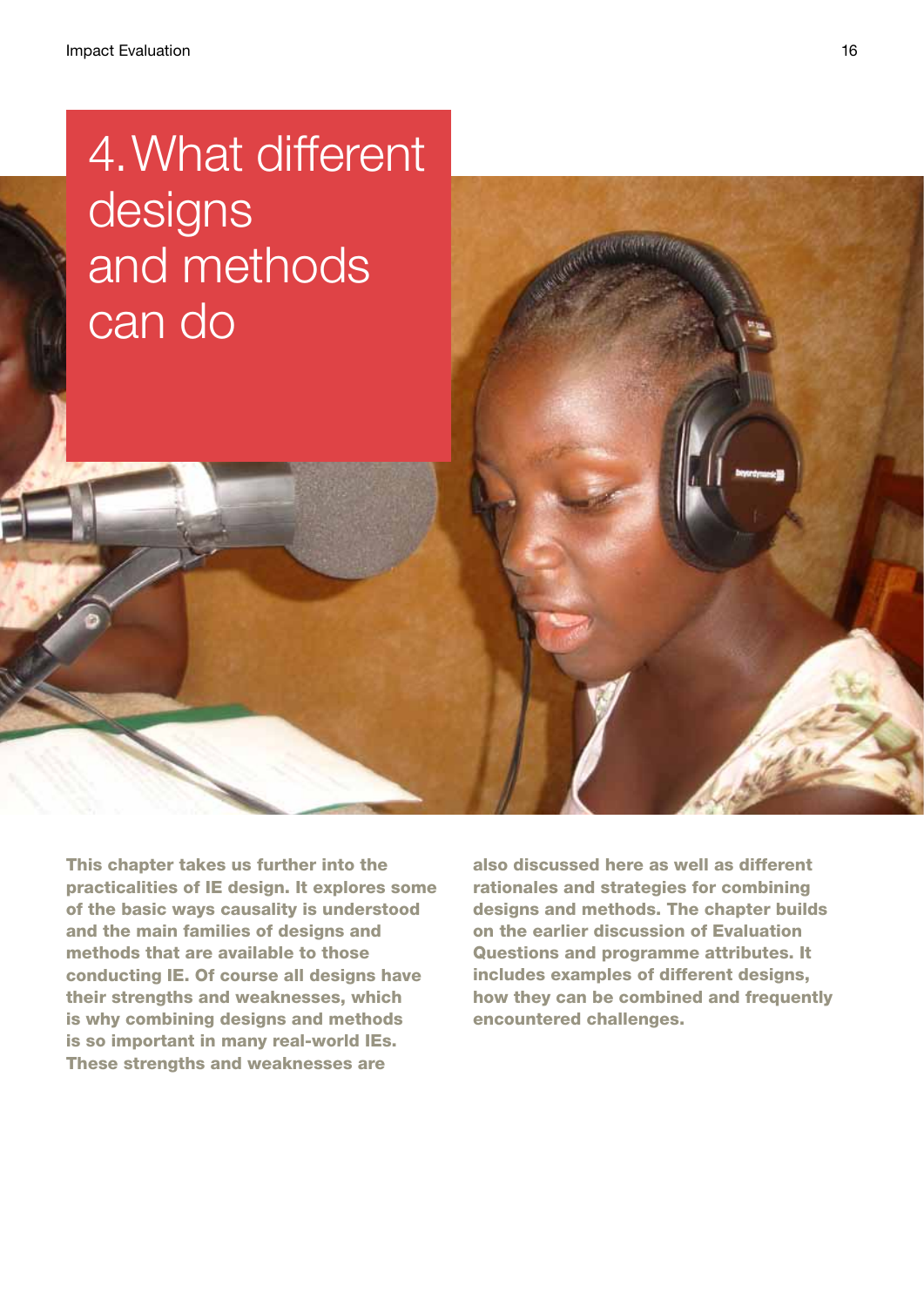#### **Impact Evaluation** 17 4. What different designs and methods can do

#### Causal inference: linking cause and effect

If the essence of IE is the ability to describe, measure and understand how programmes as intended causes lead to consequences, then we need to know how the link between cause and effect can be made. Establishing this 'link' is often described as making a 'causal claim' or establishing the basis for causal inference. There is more than one way of going about this in evaluation as in scientific research; just as there are also many different ways of classifying these designs. One common distinction is between those causal claims that depend on controlling the intervention and those over which we have no control, for whatever reason, and must therefore rely on observation. We can decide to deliver a literacy programme or a water distribution system, but we cannot control many other things that matter in development.

This could be because we literally cannot control some things (as with the weather); or because we do not know enough (as with how to 'control' post conflict reconstruction); or because it would be unethical (if it involved experimenting on people). Where control is possible, experimental designs that depend on the manipulation of causal factors rather than observation, come into their own. However, even here the evaluation question being asked and the attributes of the programme concerned may override such a preferred design choice. For example, this would be the case if the evaluation is asking 'how' and 'why' questions.

What follows is a classification of the foundations for causal inference into four main approaches that builds on a substantial review of the literature <sup>8</sup>.

- **Regularity frameworks** that depend on the frequency of association between cause and effect – the inference basis for statistical approaches to IE.
- **Counterfactual frameworks** that depend on the difference between two otherwise identical cases – the inference basis for experimental and quasiexperimental approaches to IE.
- Multiple causation that depends on combinations of causes that lead to an effect – the inference basis for 'configurational' approaches to IE including qualitative comparative analysis (QCA) and contribution analysis.
- Generative causation that depends on identifying the 'mechanisms' that explain effects – the inference basis for 'theory based' and 'realist' approaches to IE.

In addition to these primary types of causal inference, participation is often central to development programme design and implementation.

Participatory approaches can also be seen through a causal lens even though the main justification of participation is often value-based rather than relying on causal logic. First, as has already been argued, the voice of programme participants, stakeholders and intended beneficiaries are essential to identify the impacts of a programme (often described as construct validity in methodological terms). Second, there are well-established theories suggesting that programmes are likely to be more successful when those involved have ownership and commitment to programme goals<sup>9</sup>. Third, there are well-rehearsed arguments in the philosophy of science<sup>10</sup> that 'the intentions of actors (actions based on reasons) constitute one source of causality' even though it is 'only a part of an explanation, because human actions also interact with structures not in the control of human agents' (Stern 2008<sup>11</sup>). Because of the importance of participation in development programmes, this form of causation, labelled 'actor agency' is also included in the summary Table 2 below.

11 Thematic Study on the Paris Declaration, Aid Effectiveness and Development Effectiveness http://www.oecd.org/development/evaluation/ dcdndep/41807824.pdf

<sup>9</sup> See David Ellerman (2006) Helping People to Help Themselves. University of Michigan

See: Donald Davidson: Actors Reasons and Causes. Journal of Philosophy, 60 1963; Reasons, Causes, and Action Explanation Mark Risjord Philosophy of the Social Sciences, Vol. 35, No. 3

<sup>10</sup> See: Donald Davidson: Actors Reasons and Causes. Journal of Philosophy, 60 1963; Reasons, Causes, and Action Explanation Mark Risjord Philosophy of the Social Sciences, Vol. 35, No. 3

<sup>8</sup> This classification simplifies an immensely difficult area but is intended to help practitioners and managers – the audience for this Guide – rather than to comprehensively explore methodological debates.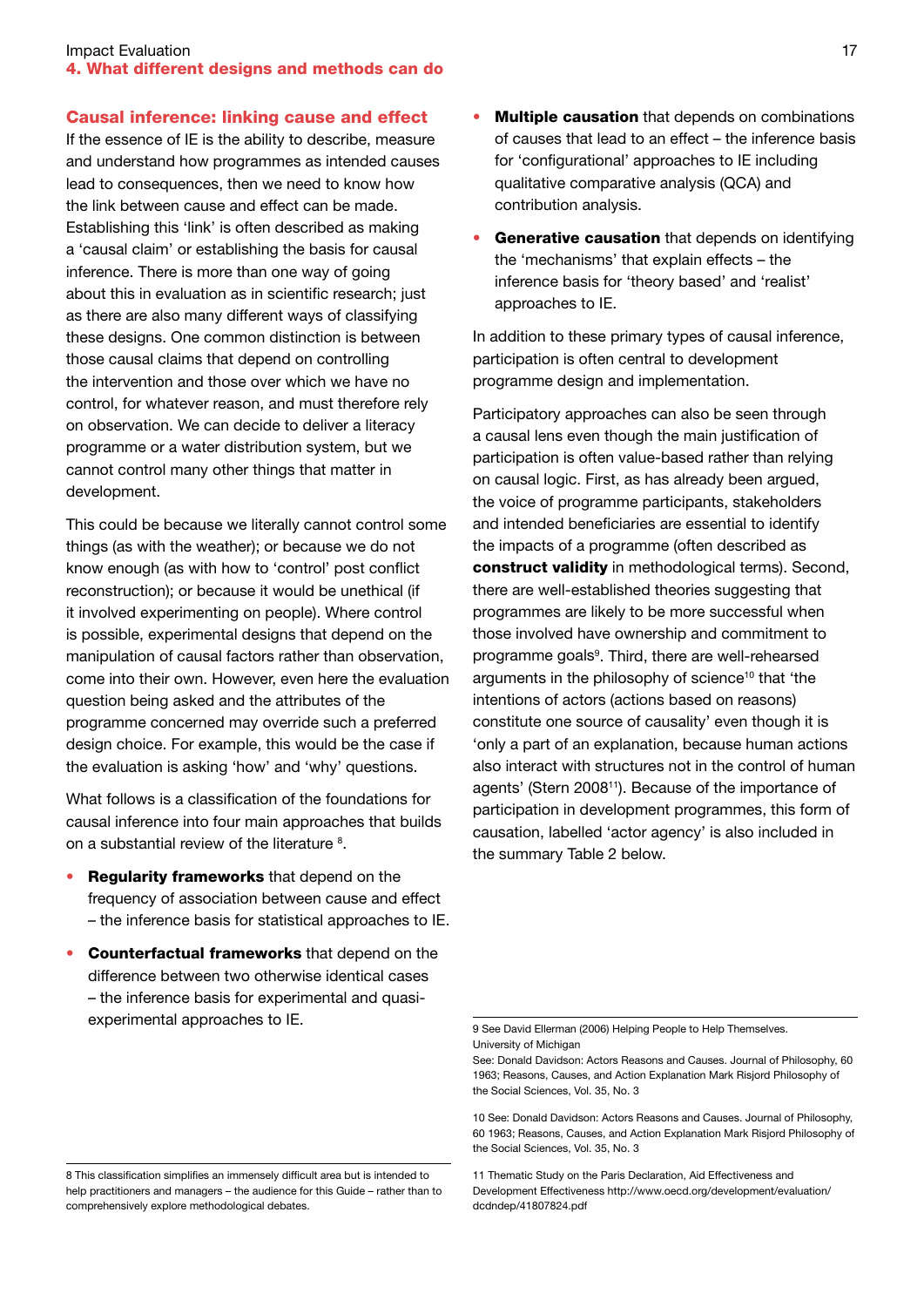## **Impact Evaluation** 18 4. What different designs and methods can do

# Table 2: Design approaches, variants and causal inference

| <b>Design approaches</b> | <b>Specific variants</b>                                                                                                                                                                | <b>Basis for causal inference</b>                                                                                                                                                       |
|--------------------------|-----------------------------------------------------------------------------------------------------------------------------------------------------------------------------------------|-----------------------------------------------------------------------------------------------------------------------------------------------------------------------------------------|
| <b>Experimental</b>      | <b>RCTs</b><br>Quasi experiments,<br>Natural experiments                                                                                                                                | <b>Counterfactuals:</b> the difference between two<br>otherwise identical cases - the manipulated and<br>the controlled; the co-presence of cause and<br>effects.                       |
| <b>Statistical</b>       | Statistical modelling<br>Longitudinal studies<br>Econometrics                                                                                                                           | <b>Regularity:</b> Correlation between cause and<br>effect or between variables, influence of (usually)<br>isolatable multiple causes on a single effect.<br>Control for 'confounders'. |
| <b>Theory-based</b>      | <b>Causal process designs:</b> Theory of change,<br>process tracing, contribution analysis, impact<br>pathways,<br>Causal mechanism designs: Realist evaluation,<br>congruence analysis | Generative causation: Identification and<br>confirmation of causal processes or 'chains'.<br>Supporting factors and mechanisms at work in<br>context.                                   |
| <b>Case-based</b>        | <b>Interpretative: Naturalistic,</b><br>grounded theory, ethnography<br>Structured: Configurations, QCA, within-case-<br>analysis, simulations and network analysis                     | <b>Multiple causation:</b> Comparison across and<br>within cases of combinations of causal factors.<br>Analytic generalisation based on theory.                                         |
| <b>Participatory</b>     | <b>Normative designs: Participatory or democratic</b><br>evaluation, empowerment evaluation.<br>Agency designs: Learning by doing, policy<br>dialogue, collaborative action research.   | <b>Actor agency:</b> Validation by participants that their<br>actions and experienced effects are 'caused' by<br>programme<br>Adoption, customisation and commitment to a goal          |
| <b>Synthesis studies</b> | Meta-analysis, narrative synthesis,<br>realist-based synthesis                                                                                                                          | Accumulation and aggregation within a number<br>of perspectives (statistical, theory based,<br>ethnographic.)                                                                           |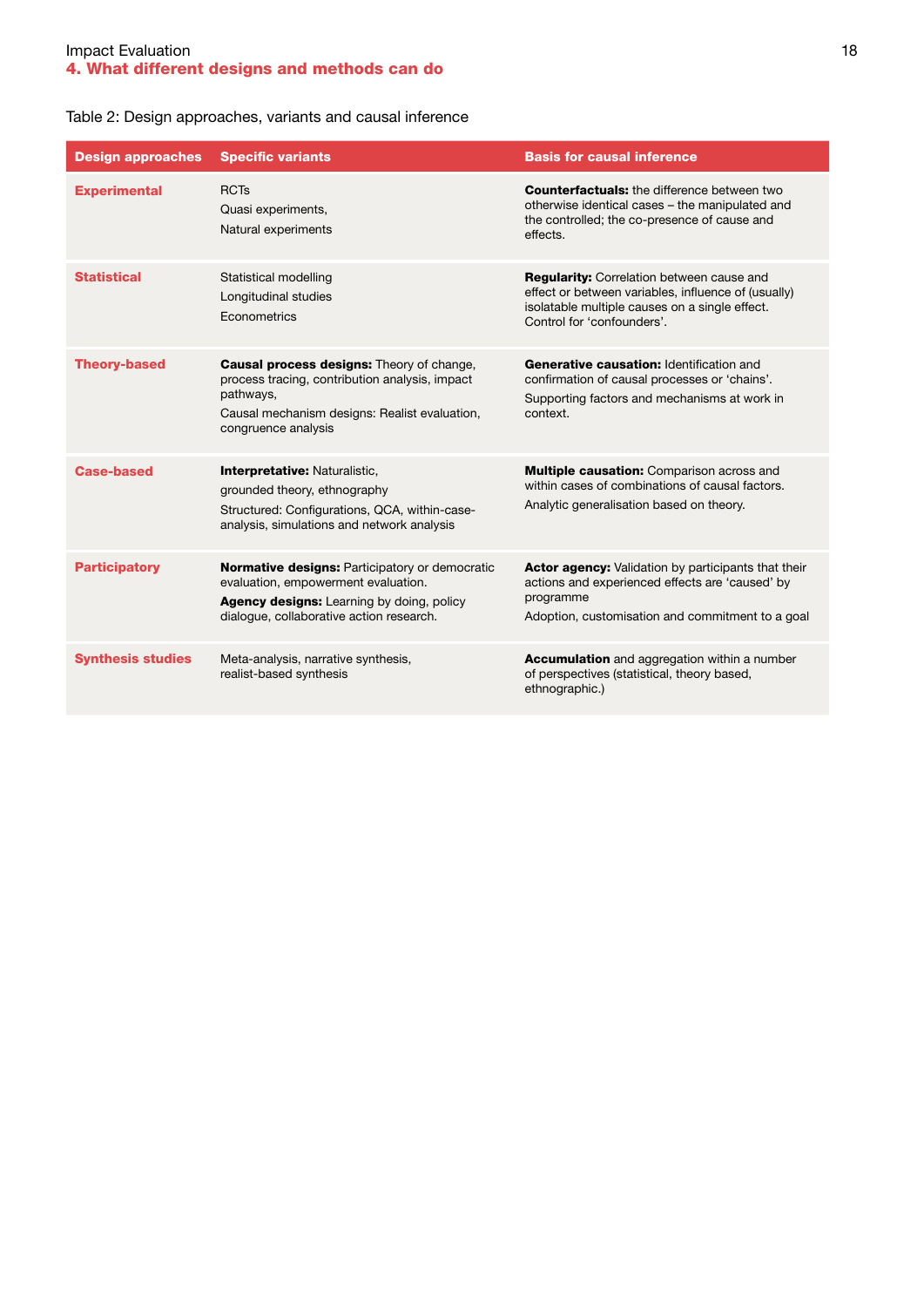#### **Impact Evaluation** 19 4. What different designs and methods can do

Each of these main causal approaches has requirements, that is, conditions under which they do and do not apply; potential strengths; and potential weaknesses. For example:

- 'Regularity' requires high numbers of diverse cases. Without this it is not possible to capture sufficient diversity (or difference).
- Counterfactuals are good at answering the question: 'Has this particular intervention made a difference here?' But they are weak on answering generalisation (external validity) questions: 'Will it work elsewhere?'
- Multiple causalities are good at dealing with moderate levels of complexity and interdependence but not at unpicking highly complex and highly interdependent combinations of causes.
- Generative causation is strong on explanation but weak on estimating quantities or extent of impact.
- • Experiments and regularity/statistical association approaches work best when causal factors are independent of each other, but not if various causal factors interact with each other.
- Neither experiments nor statistical models are good at dealing with contextualisation – taking account of cultural, institutional, historical and economic settings.

It is unusual for evaluators or even researchers to make explicit the basis on which they make causal claims. This is because most evaluators and researchers come from particular methodological traditions and take for granted what they know best. This makes it especially important for those who commission evaluations to have their own ways of assessing what they need, and to look for the kinds of skills that meet their requirements<sup>12</sup>.

<sup>12</sup> It is also important for those who commission evaluations to ask the evaluators to explain their causal claims satisfactorily. See discussion of ToR content in chapter 5.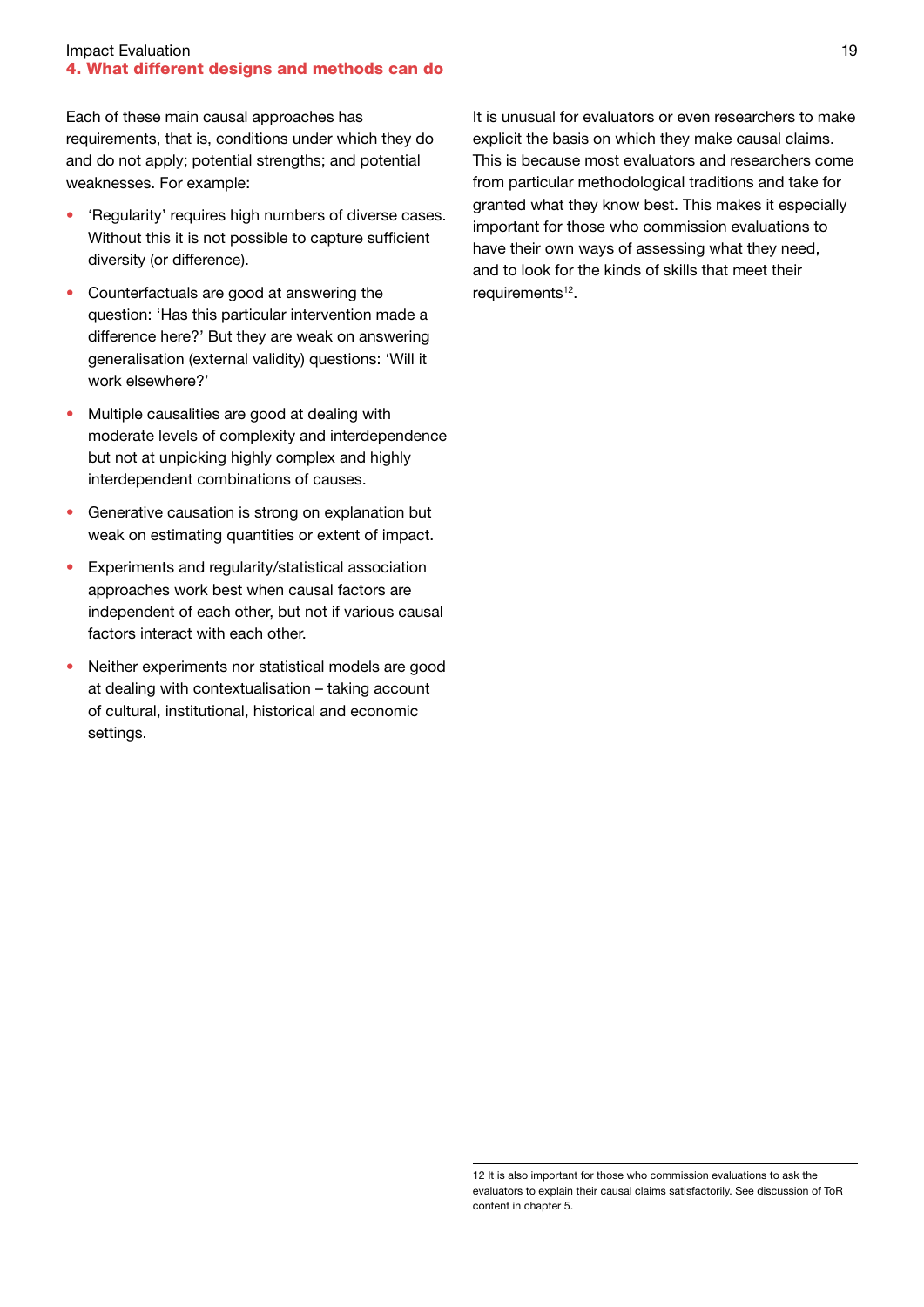#### **Impact Evaluation** 20 4. What different designs and methods can do

## Main types of impact evaluation design

As already noted, different approaches to causal inference are associated with different designs even though there is not always a one-for-one association. The main designs useful for IE are:

- **Statistical:** where large numbers of cases populations, small businesses and so on – and characteristics of these cases (variables) are analysed.
- Experimental: where different but similar situations are compared to situations when an intervention is or is not present.
- Theory based: where what happens is compared with pre-existing theories or causal pathways identified during an evaluation.
- 'Case-based': where different cases (or case-studies) are analysed and sets of case characteristics (configurations) are compared in relation to outcomes.
- Participatory: where the judgements and experience of stakeholders and beneficiaries are best able to identify the most relevant theories of change and meaningful outcomes from among several possibilities.
- **Synthesis-based:** where the results of a number of evaluations are combined in order to reach a judgement based on cumulative findings.

These 'big' categories of design can take a number of specific forms. For example, experimental designs can include 'quasi-experiments' where the level of control over the programme setting is less than required by a fully randomised trial (RCT) and a control group is used rather than randomisation. Theory-based evaluations encompass Realist evaluation, Contribution Analysis and Process Tracing. These variants of the main design types and the basis for causal inference on which they depend are summarised in Table 3 below.

Although the main designs identified above will be familiar to most readers of this guide, a number of innovative or emergent methods will not be. Examples of these include:

- Theory based evaluation
- **Realist Evaluation**
- Qualitative Comparative Analysis
- Contribution Analysis
- Process tracing

A brief introduction to these five examples is included in an Annex to this Guide together with some further reading for those who want to deepen their knowledge further.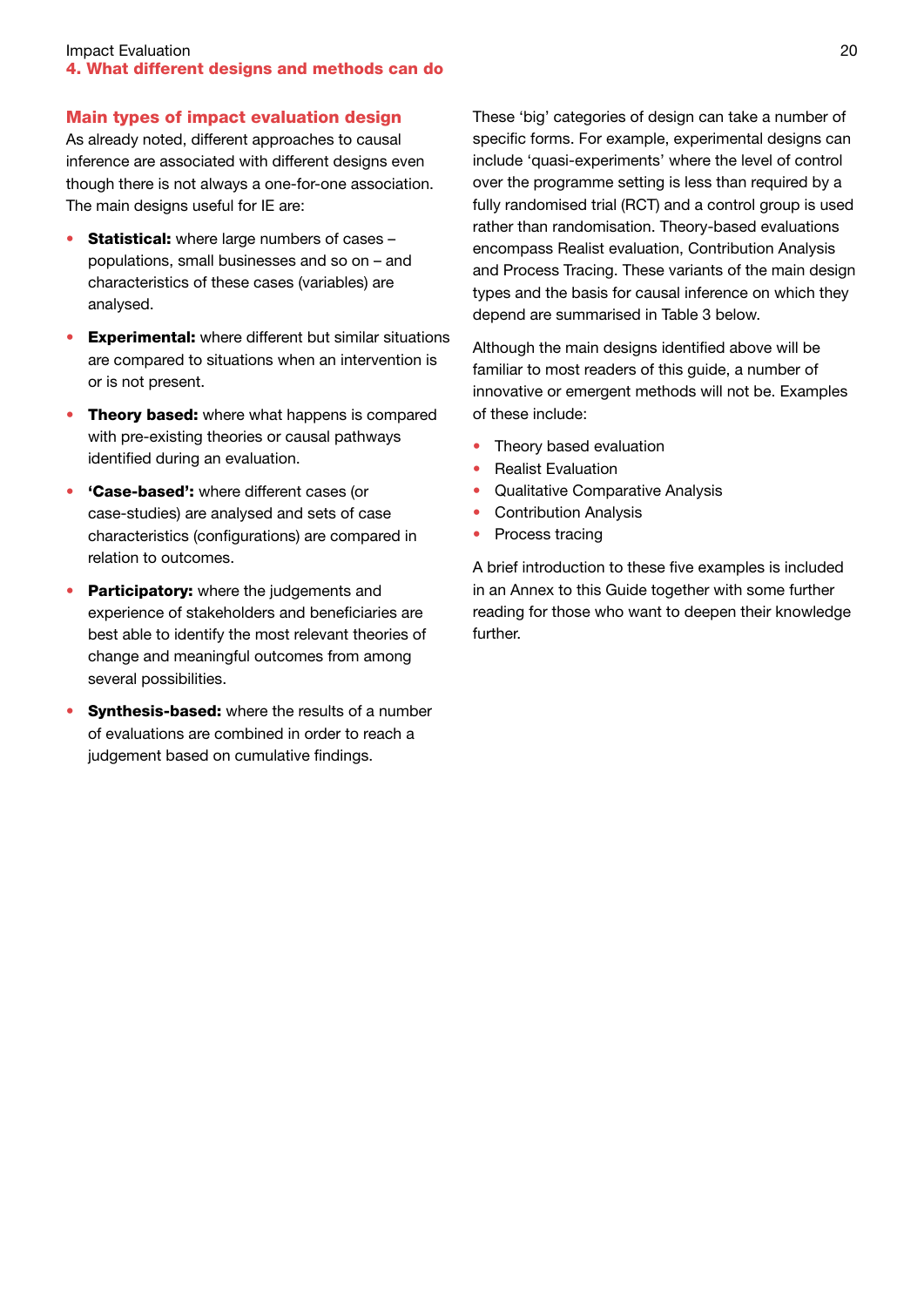# The contemporary importance of the 'contributory' cause

One of the striking developments in the social sciences in recent decades has been the growing interest in complexity and multiple-causality. This thinking is now becoming more prominent in evaluation practice and IE. Programmes are increasingly viewed as 'contributory' causes – one factor among many, part of a 'causal package'. Programme success depends on what else is going on or has gone on around them. This can be contrasted with 'attribution' based logics, a feature of counterfactual/experimental approaches. Theory-based and case-based designs such as 'Realist evaluation', Contribution Analysis, QCA, Network Analysis and Process Tracing all help evaluators to better address multiple causality. Some kinds of modelling, such as agent-based-modelling also contribute to this expanding 'toolkit'.

The idea of the 'contributory cause' (see Annex) is particularly relevant for socio-economic and international development. Contemporary understandings of development emphasise the importance of mobilising not only the resources of external development agencies such as foreign governments, regional banks and NGOs but also national governments, civil society, CBOs, municipalities and local communities. Aid is also seen as only one source of development funding among many. In these circumstances it becomes increasingly difficult for development actors to say 'we did this on our own'. As suggested earlier, a far more common evaluation question nowadays is: 'Did we make a difference?' And the required answer is that a programme can be shown to be a necessary contributory cause in a particular programme setting.

## Revisiting the 'design triangle'

Chapter 3 introduced the 'Design Triangle' that highlighted the connections between evaluation questions, IE designs and the attributes of programmes being evaluated. This chapter has reinforced the linkage between evaluation questions and designs including their underlying causal logics. The chapter has therefore signposted some important IE design choices. For example:

- If an evaluation wants to attribute a net impact to an intervention then experiments are indeed your best bet. This requires of course that you have enough control to 'manipulate' the intervention (separate out the 'treatment' from the 'control' group); you are clear that there is a primary cause and a primary effect that you are interested in; and there are enough cases to support statistical analysis.
- If on the other hand an evaluation wants to know whether a programme has contributed to desired change or any other kind of change – has 'made a difference' – some kind of theory-based or case-based design is necessary. This requires a degree of prior (theoretical) understanding of how a programme works and is connected to other 'contributing' causal factors<sup>13</sup>. It will also be strengthened if there are a number of cases that can be compared with each other.
- If the evaluation is interested in explanations  $$ answering 'how' and 'why' questions – theory is again needed, whether pre-existing or purposefully developed. The kinds of theories and associated designs required will be those that can unpick contextual factors that might have causal potency, and identify other things going on that could also influence outcomes and impacts. These might for example include participatory as well as theorybased designs such as Realist evaluation<sup>14</sup>.

The final bullet point highlights that IE designs are rarely pure types: hence the importance of hybrid designs (and combining methods) as described in chapter 3.

<sup>13</sup> Although an IE may also develop its own theory in the course of an evaluation based on an emergent theory of change or on an elaboration of the initial assumptions articulated in the starting 'programme' theory for the programme.

<sup>14</sup> See Annex.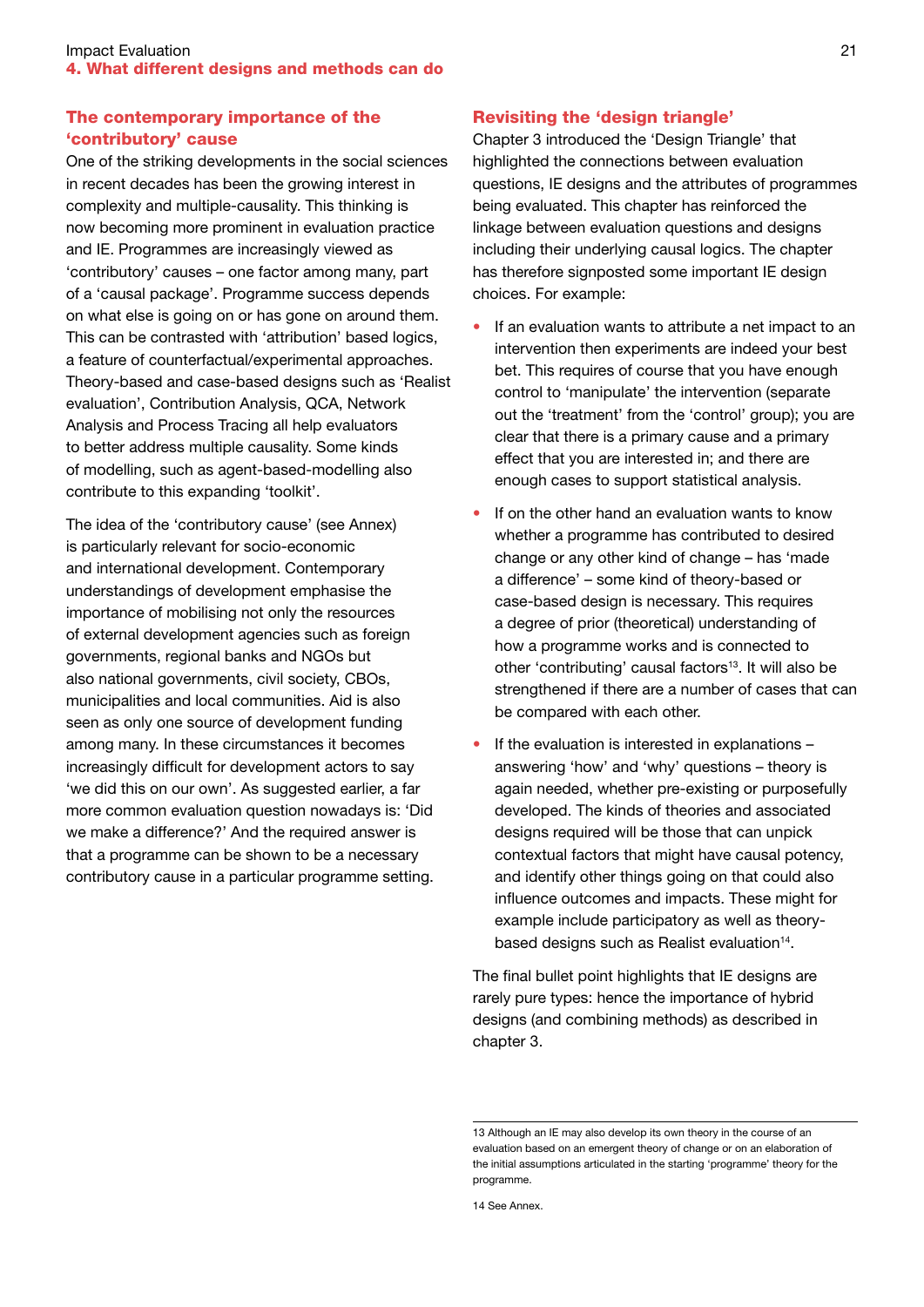#### **Impact Evaluation** 22 4. What different designs and methods can do

Table 3 summarises some of the main methodological design implications of different evaluation questions. (This is further elaborated in chapter 4 of Stern et al (2012) and in the Appendix to that report by Barbara Befani.)

Table 3: Summarising the design implications of different impact evaluation questions

| <b>Key evaluation</b><br>questions                                                        | <b>Related evaluation</b><br>questions                                                                                                                                                                                                      | <b>Underlying</b><br>assumptions                                                                                                                                                                                       | <b>Requirements</b>                                                                                                                                                                                                          | <b>Suitable</b><br>designs                                                                                                                               |
|-------------------------------------------------------------------------------------------|---------------------------------------------------------------------------------------------------------------------------------------------------------------------------------------------------------------------------------------------|------------------------------------------------------------------------------------------------------------------------------------------------------------------------------------------------------------------------|------------------------------------------------------------------------------------------------------------------------------------------------------------------------------------------------------------------------------|----------------------------------------------------------------------------------------------------------------------------------------------------------|
| To what extent<br>can a specific<br>(net) impact be<br>attributed to the<br>intervention? | What is the net effect of<br>the intervention?<br>How much of the impact<br>can be attributed to the<br>intervention?<br>What would have<br>happened without the<br>intervention?                                                           | Expected outcomes and<br>the intervention itself<br>clearly understood and<br>specifiable<br>Likelihood of primary<br>cause and primary effect<br>Interest in particular<br>intervention rather than<br>generalisation | Can manipulate<br>interventions<br>Sufficient numbers<br>(beneficiaries.<br>households etc) for<br>statistical analysis                                                                                                      | Experiments<br>Statistical studies<br>Hybrids with case-<br>based and participatory<br>designs                                                           |
| <b>Has the</b><br>intervention made<br>a difference?                                      | What causes are<br>necessary or sufficient<br>for the effect?<br>Was the intervention<br>needed to produce the<br>effect?<br>Would these impacts<br>have happened<br>anyhow?                                                                | There are several<br>relevant causes that<br>need to be disentangled<br>Interventions are just<br>one part of a causal<br>package                                                                                      | Comparable cases<br>where a common set of<br>causes are present and<br>evidence exists as to<br>their potency                                                                                                                | Experiments<br>Theory-based<br>evaluation, eg<br>contribution analysis<br>Case-based designs,<br>eg QCA                                                  |
| <b>How has the</b><br>intervention made<br>a difference?                                  | How and why have the<br>impacts come about?<br>What causal factors<br>have resulted in the<br>observed impacts?<br>Has the intervention<br>resulted in any<br>unintended impacts?<br>For whom has the<br>intervention made a<br>difference? | Interventions interact<br>with other causal factors<br>It is possible to clearly<br>represent the causal<br>process through which<br>the intervention made a<br>difference - may require<br>'theory development'       | Understanding how<br>supporting and<br>contextual factors that<br>connect intervention<br>with effects<br>Theory that allows for<br>the identification of<br>supporting factors -<br>proximate, contextual<br>and historical | Theory-based evaluation<br>especially 'realist'<br>variants and<br><b>Contribution Analysis</b><br>Participatory<br>approaches                           |
| <b>Can this be</b><br>expected to work<br>elsewhere?                                      | Can this 'pilot' be<br>transferred elsewhere<br>and scaled up?<br>Is the intervention<br>sustainable?<br>What generalisable<br>lessons have we learned<br>about impact?                                                                     | What has worked in<br>one place can work<br>somewhere else<br>Stakeholders will<br>cooperate in joint donor/<br>beneficiary evaluations                                                                                | Generic understanding<br>of contexts eq<br>typologies of context<br>Clusters of causal<br>packages<br>Innovation diffusion<br>mechanisms                                                                                     | Participatory<br>approaches and<br>some Experimental<br>and Theory-based<br>approaches<br>Natural experiments<br>Realist evaluation<br>Synthesis studies |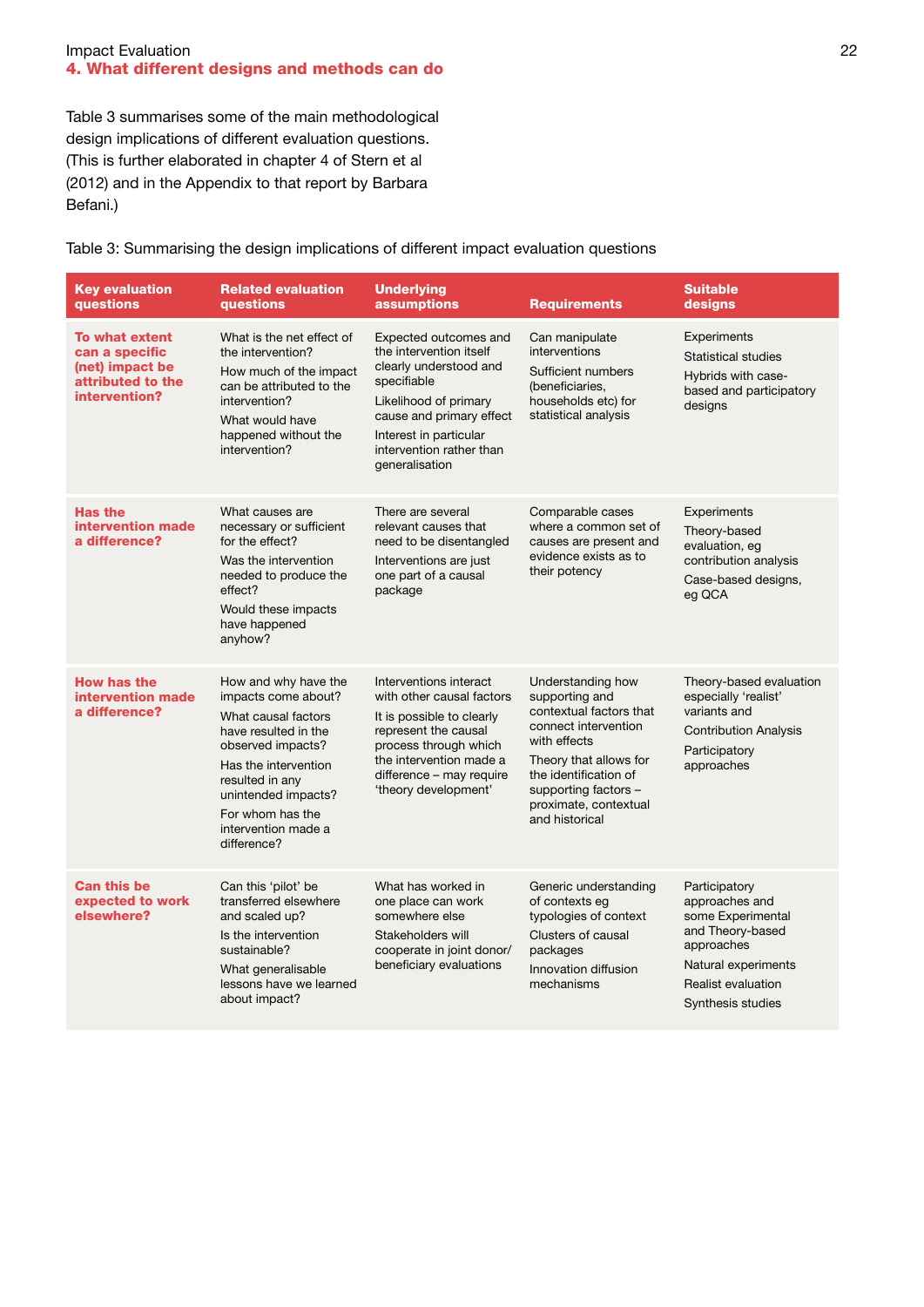#### **Impact Evaluation** 23 4. What different designs and methods can do

#### Main messages

The main messages in this chapter are that different designs offer different possibilities for linking cause and effect. Causal inference is crucial for IE and the chapter emphasises:

- There is more than one way of linking programmes as causes with impacts in IE, as there is in scientific research more generally. These different grounds to make a 'causal claim' underpin different IE designs. Choosing between different designs (or combinations of designs) depends partly on the extent of control over programme implementation that is feasible and desirable – alongside programme attributes.
- Design choices also have to be considered in terms of some basic pre-conditions; and the kinds of evaluation questions being asked and the attributes of programmes. Much of what is contained in this chapter takes us back to the 'design triangle' introduced in chapter 3, which emphasised the need to keep in balance questions, designs and the attributes of programmes.
- The main categories of IE design statistical, experimental, case-based, participatory and synthesis-based – come in a number of variants and sub-types. These are variously able to answer different evaluation questions and respond to different programme attributes. This chapter again underlines the importance of combining designs and methods – pure types are rarely sufficient.
- Many programmes nowadays are 'complex', containing multiple interventions and variously implemented in different contexts. This is the result both of the ambition of many development programmes and the evolving nature of the aid and development architecture with its emphasis on combining international, national, civil society and community interventions.
- These complex programmes are what drive demands for designs that are able to analyse 'contributory causes'. Counterfactual and some statistical designs are best suited to programmes where there is one primary cause and effect of interest. Other designs, especially theory and casebased and certain kinds of modelling, are better able to accommodate multiple causes and multiple outcomes and impacts.

An overarching message is that there is no one single best design. Those who commission IEs need to be aware that evaluators are most comfortable with those evaluation approaches with which they are familiar. A key part of the IE design process is to choose designs and methods that best fit the questions being asked and the specific possibilities and constraints of the programme under consideration, and only then to choose evaluators with understanding of these designs and methods.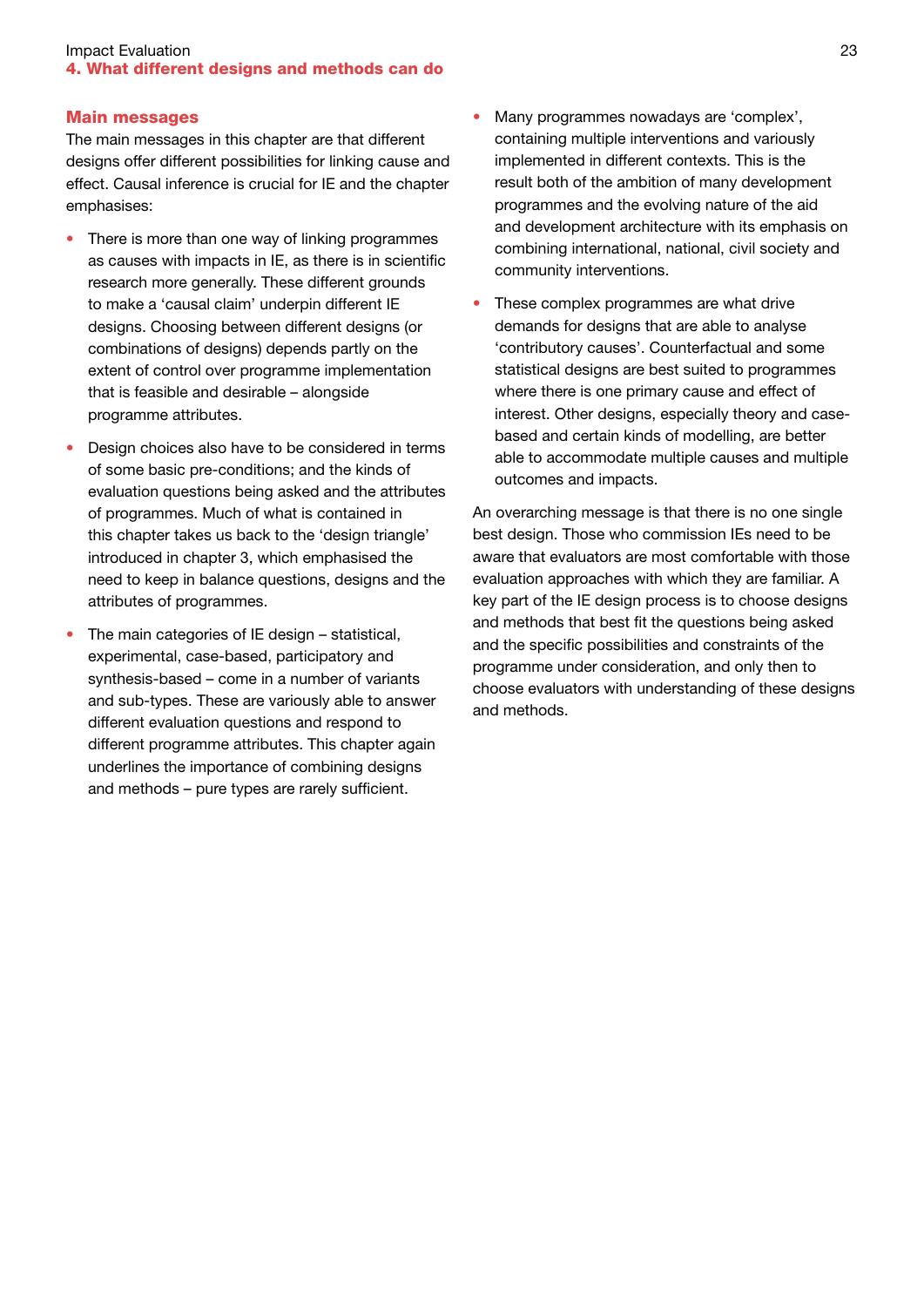# 5. Using this guide

As noted in the opening chapter, this guide is intended for those who commission, manage and use impact evaluations. In this concluding chapter two main scenarios are considered. The first is at the beginning of an evaluation when the terms of reference (ToR) for an IE is drawn up and proposals have to be assessed. The second is at the end of an evaluation when the quality of reports must be judged, and conclusions, recommendations and lessons have to be extracted.

Most of the material presented in this chapter has been introduced previously. But this chapter highlights how thinking about IE design can be applied in practical situations by commissioners and managers.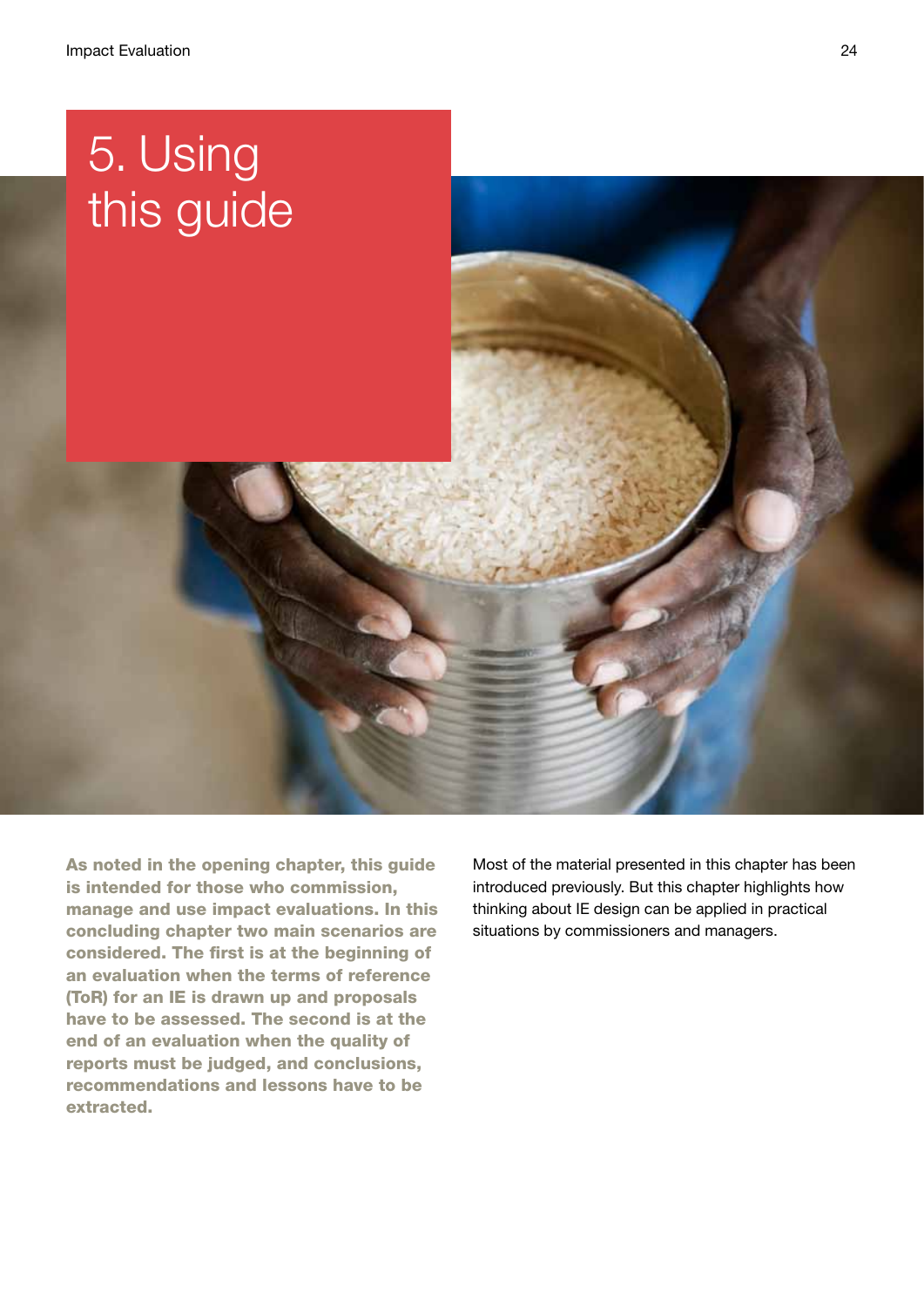# Drawing up terms of reference and assessing proposals for impact evaluations

The IE design process usually begins with a ToR. These could be drawn up by CSO managers accountable to funders for money spent; by funders themselves; or by Headquarters or decentralised offices of development agencies wishing to learn lessons from innovative practice. An IE could be conducted by external evaluation specialists, or possibly by an internal unit within a commissioning body. Whatever the circumstance, a ToR sets out the expectations of commissioners and key issues that evaluators need to address in their proposals.

The ToR for an IE share many requirements with other evaluations. For example, those commissioning any evaluation will need to decide:

- whether an IE is justified
- the size of the budget
- timescales and deliverables
- team composition and structure
- quality assurance arrangements required
- ethical issues such as risks for those affected by the evaluation

These decisions will also need to be made by those drawing up ToRs for IEs – and will have implications for the strength and quality of subsequent evaluation design. However, the focus here is on the main issues distinctive to IEs. These include:

- How to identify impacts
- Taking account of previous knowledge
- $\bullet$  The overall purpose of an evaluation which determines evaluation questions
- Programme attributes, including architecture, scale and complexity
- Whether the context or setting supports a contribution or attribution approach
- Whether measurement of impacts is wanted or possible given available and potential data

Table 4 below elaborates these issues, the underlying rationale and implications for ToRs.

# Assessing proposals

Proposals should be assessed in terms of the main issues identified in the ToR. Overall, commissioners need to be confident that a proposal for an IE will be able to link the results of a programme to the activities and interventions that the programme made possible, whether on its own or jointly with other causal and contextual factors. Proposals should indicate the means through which an evaluation will link programme causes and effects.

To summarise the above and the content of the ToR table, an assessment checklist at the proposal stage should include:

- Have impacts been identified and understood?
- Are stakeholders going to be involved in validating these impacts?
- Has existing knowledge about this kind of programme, including ToCs, been taken into account?
- Are programme purposes understood and evaluation questions clearly stated?
- Has the proposal shown how IE design is able to link cause and effect and answer evaluation questions?
- Is the proposed design consistent with programme attributes and the simplicity or complexity of the programme?
- Is the timing of the IE consistent with the likely trajectory of intended change?
- If the programme is complex are the proposed methods able to disentangle more than one cause?
- Are proposals putting forward measurement of impacts consistent with the kind of programme data available and collectable; and the designs and methods to be used?
- Have protocols and methodological guidance used in connection with the proposed design, where these exist, been cited and used?
- Have examples of reports or publications that illustrate how this design has been used previously for impact evaluation been provided (this may include examples of work by the proposal team or others)?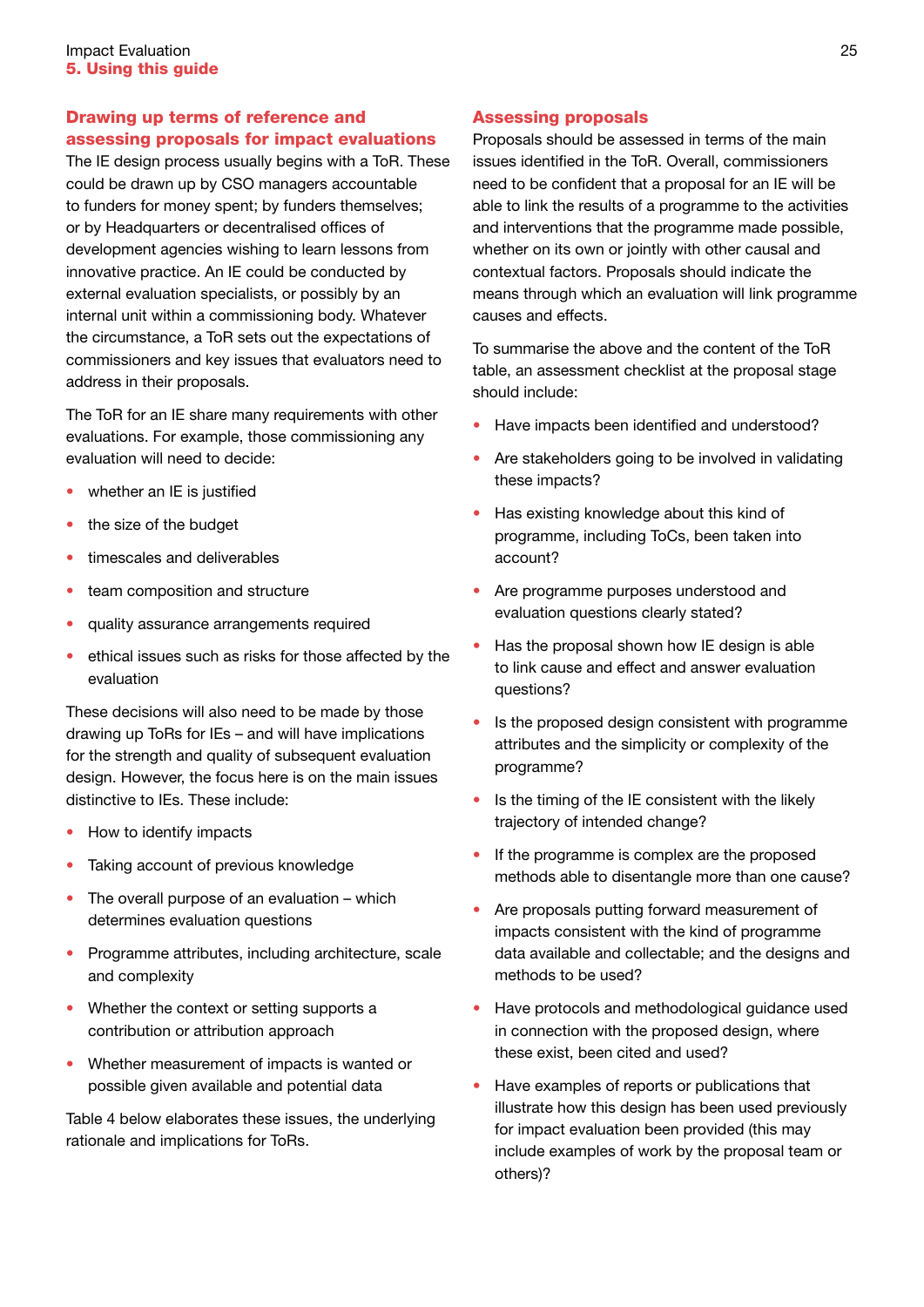# Table 4: Drawing up terms of reference for impact evaluations

| <b>Design issues</b>                                    | <b>Specific questions</b>                                                                                                                                                   | <b>Rationale</b>                                                                                                                                                                                                                                      | <b>Implications</b>                                                                                                                                                                         |
|---------------------------------------------------------|-----------------------------------------------------------------------------------------------------------------------------------------------------------------------------|-------------------------------------------------------------------------------------------------------------------------------------------------------------------------------------------------------------------------------------------------------|---------------------------------------------------------------------------------------------------------------------------------------------------------------------------------------------|
| <b>Identifying impacts</b>                              | How should programme impacts<br>and effects be identified?                                                                                                                  | Conceptualising and identifying<br>impacts is difficult, and<br>sometimes data is unavailable.<br>When to assess impacts and<br>which impacts affect whom, are<br>also design issues. Stakeholders'<br>participation helps identify valid<br>impacts. | Proposers should indicate how<br>they understand and will identify<br>impacts - including impacts for<br>different groups. Commissioners<br>should indicate data availability<br>problems.  |
| <b>Building on what is</b><br>known                     | Is there already substantial<br>knowledge about how these<br>kinds of programmes work,<br>perhaps a credible theory of<br>change?                                           | If much is already known there<br>might both be risks of duplication<br>and waste; and advantages<br>building on existing knowledge.                                                                                                                  | Proposers should demonstrate<br>familiarity with current state of<br>evaluation/research knowledge<br>and indicate how this will shape<br>their use of theories of change.                  |
| <b>The overall</b><br>purpose of the<br>evaluation      | What kind of use for whom is<br>envisaged - demonstrating<br>past effectiveness; scaling-up<br>and replication; improvement;<br>learning for future policy and<br>practice? | Purposes of IE may differ. It<br>is important to identify main<br>purposes as this determines<br>evaluation questions and choice<br>of methods able to answer these<br>questions.                                                                     | Proposers should be expected<br>to discuss how overall purpose<br>connects with evaluation<br>questions - and show an<br>awareness of design and method<br>implications.                    |
| <b>Programme</b><br>attributes, scale<br>and complexity | Is the programme made up<br>of a single intervention or<br>several? What is the programme<br>'architecture'?                                                                | Programme attributes constrain<br>the choice of IE designs<br>and methods. Multi-level or<br>decentralised programmes offer<br>opportunities for nested designs.                                                                                      | Proposers should be asked to<br>demonstrate understandings of<br>programme attributes and the<br>implications for designs and<br>combinations of designs.                                   |
| <b>Context and</b><br>contribution                      | How important is context and<br>how far are different causal<br>and contextual factors likely to<br>influence impacts?                                                      | Programmes that are open to<br>multiple influences - complex,<br>embedded rather than simple<br>and self-contained - will need<br>to focus on the contribution of<br>programme interventions rather<br>than attribution.                              | Proposers should be asked to<br>discuss the programme context<br>including the importance of<br>multiple causal factors; and how<br>this relates to a contribution or<br>attribution focus. |
| <b>Measurement</b><br>and extent                        | Does the IE set out to measure<br>how much of an impact a<br>programme has had - and is this<br>feasible?                                                                   | Sometimes it is possible to<br>assess contribution but not<br>extent (how much?). Whether<br>the programme has impacts for<br>large numbers of households,<br>or few will also determine the<br>possibility of statistical designs<br>and methods.    | If appropriate, proposers should<br>be asked to discuss their<br>approach to measurement and<br>extent.                                                                                     |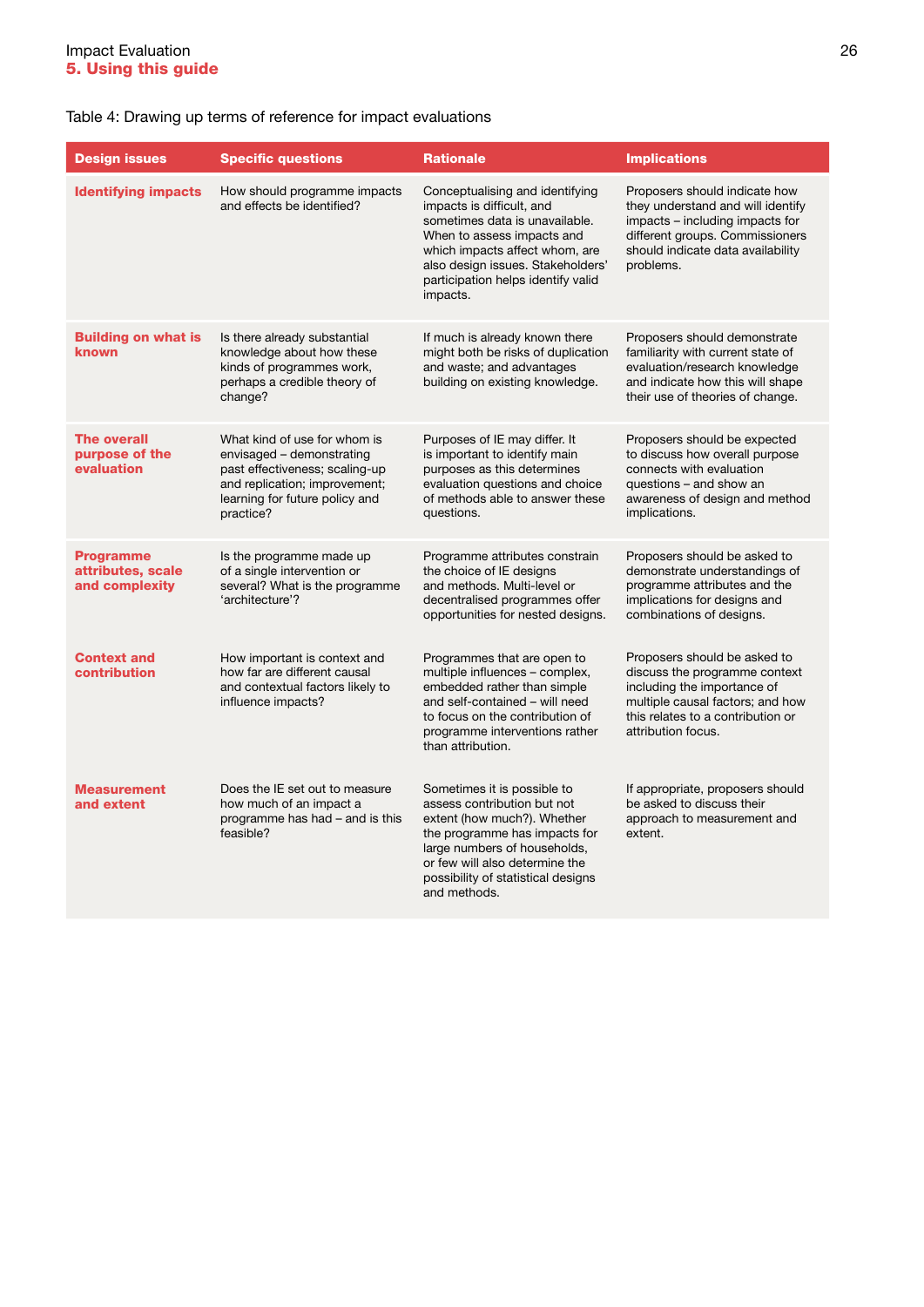#### **Impact Evaluation** 27 5. Using this guide

# Quality of reports and findings

Whatever the ToR and proposal, the strength of an IE will only become clear at subsequent report stages. Inception reports usually offer a first opportunity to assess more detailed design specifications. For example, the amount of time allocated to different parts of the evaluation; and the match between skills of team members and specific analytic activities should be clearer by the time inception reports are submitted. These can be asked for at that time.

When substantive reports that include findings are produced, it is worth revisiting the ToR framework and proposal assessment checklists in the first instance. However, a checklist at this stage can be more focussed. For example, commissioners and managers should ask:

- Does the report make it clear how causal claims have been arrived at?
- How have different types of theory been used  $$ testing programme assumptions or building on wider research? Has new theory been developed?
- Is the report clear about when and where impacts can be observed?
- Does the report convincingly identify contextual and causal factors and take them into account?
- Is the chosen design able to support explanatory analysis (answering how and why questions) if this was required?
- Is there a consistent link between evaluation questions asked, overall design, data collection and analytic methods used?
- Have alternative explanations that do not depend on programme effects been considered and systematically eliminated or accounted for?
- Have beneficiaries and other stakeholders been involved in scoping the evaluation and validating and interpreting results?
- Are the ways methods were applied and data collected clearly described and well documented?

A positive answer to these questions makes an IE reliable and defensible. They incorporate some of the key elements that a researcher would call validity, robustness, rigour and transparency. A final judgement on these qualities cannot only be up to commissioners; they also require third party peer reviews. However, the above checklist suggests a common language that both commissioners and external reviewers can use.

It is also worth considering the inclusion of these kinds of assessment questions in a ToR package. This would ensure that evaluators were aware from the beginning how their work was going to be assessed and provide them with a template for continuous self-monitoring. There are a number of different tools or standards available for checking the quality of evaluations and evidence (see for example Nutley, Powell and Davies 2013.15) Bond's Evidence Principles and checklist is another such tool which was designed for use in international development, and provides a means of assessing evidence quality irrespective of the specific evaluation design and method used 16.

<sup>15</sup> Sandra Nutley, Alison Powell and Huw Davies. What constitutes good evidence? The Alliance for Useful Evidence 2013. http://www. alliance4usefulevidence.org/assets/What-Counts-as-Good-Evidence-WEB.pdf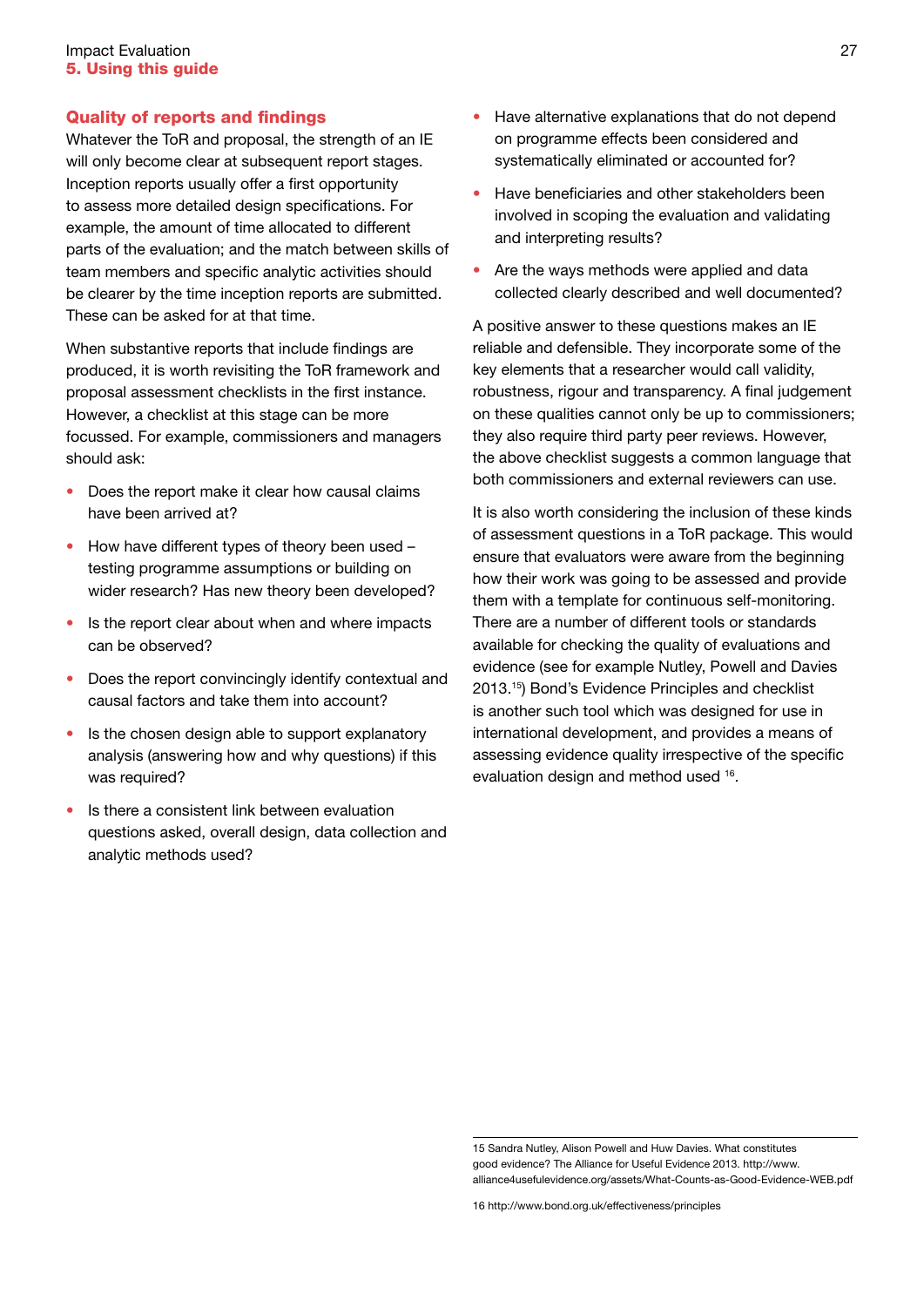# Strengths of conclusions and recommendations

The strength of conclusions depends on various factors, for example:

- $\bullet$  The soundness of the IE design a central concern in all the frameworks and checklists described in this chapter.
- The way that design and associated methods were implemented, the reason why transparency and 'auditability' of methods and data are important.
- Consistency between the conclusions drawn and the evidence base and designs on which these conclusions are based. For example, a theorybased design cannot quantify impact on its own. Neither can a counterfactual-based design predict what might happen in a different setting on its own.
- The scope of evidence: What kinds of judgements does the evidence support? For example, the IE of a specific programme cannot be used to judge an entire class of similar programmes across different settings.
- The judgement of the evaluators conclusions rely on judgement as there is rarely an automatic link between evidence and conclusions. Hence, the importance of evaluators making their criteria and often their values explicit.
- Evaluators acknowledging the limitations of all designs and methods; and the innate difficulties of going beyond probability and plausibility.

Different commissioners have different expectations of how far evaluators should go in making recommendations. Policy commissioners often take the view that evaluators are not sufficiently knowledgeable about policy contexts to make sensible recommendations. However, in the voluntary sector, and especially when evaluations are commissioned and partly specified by potential users of findings, it can be argued that evaluators who mainly work with NGOs and CSOs do have enough background knowledge. A sensible middle-ground is to expect evaluators to put forward recommendations, based on 'sensemaking' discussions and workshops with key users of findings. Subsequently, commissioners may need to situate these recommendations into a wider body of organisational or policy knowledge.

Consideration of the validity of recommendations should take account of:

- The connection between recommendations and conclusions
- The strength of evidence that fed into conclusions
- The criteria and values used to justify conclusions
- The input of stakeholders into a validation process
- The extent to which conclusions are supported by a more extensive evidence base, such as previous evaluations, syntheses and research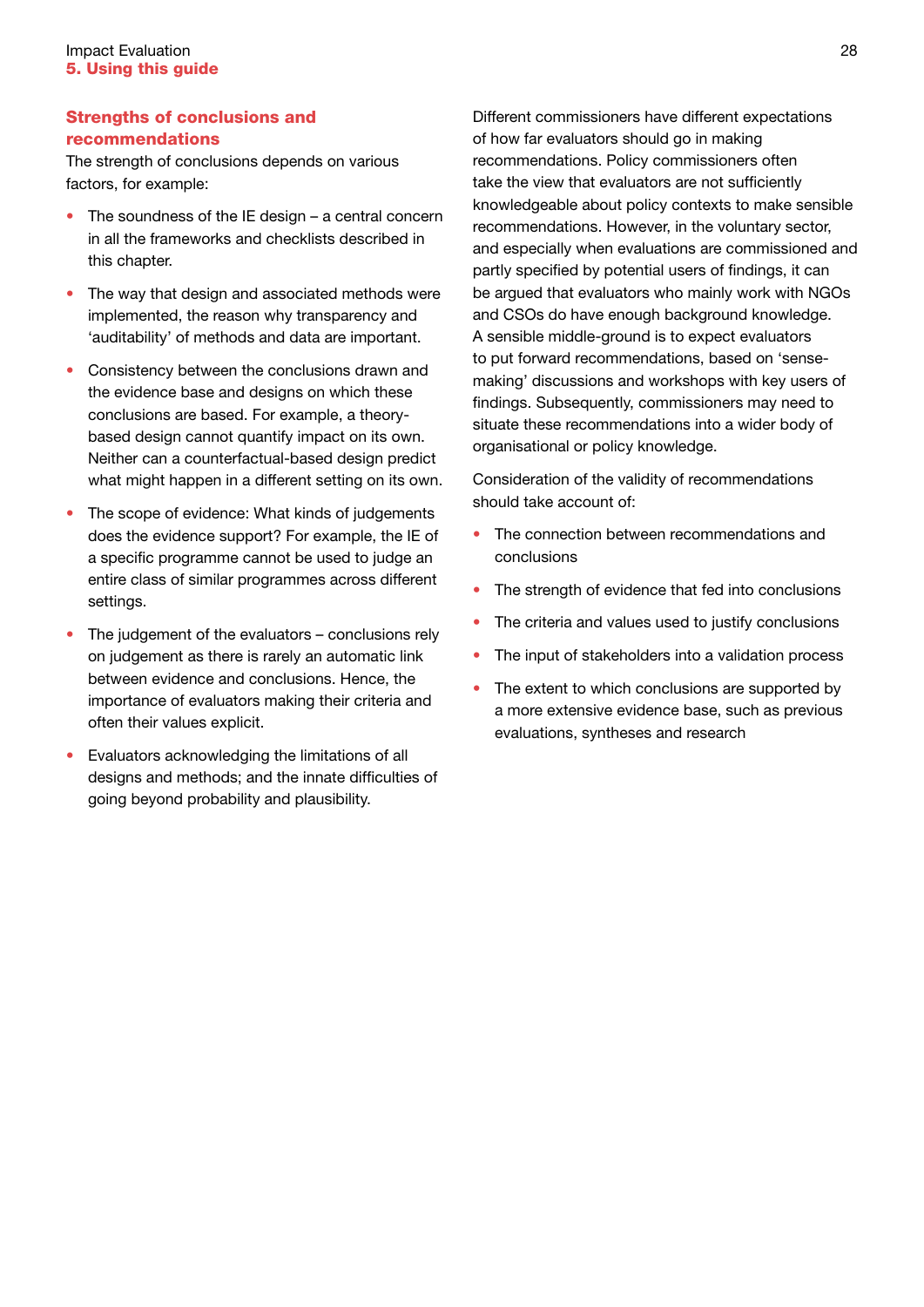### Using findings from impact evaluations

In terms of the subsequent use of IE outputs, this will be partly anticipated by the initial purpose of the IE (see Table 4 above). However, experience suggests that direct or what is often called 'instrumental' use of an evaluation is unusual – even if often hoped for. This may of course happen when an IE was commissioned to feed directly into a specific decision. For example, if a programme is looking for further funding or a looking to scale-up a pilot programme. Whether an evaluation has direct action implications or not, particular IEs will add cumulatively to what is known about types of programmes in types of contexts. Evaluation use will be strengthened by an accumulation of convincing findings. Hence the importance of evaluation syntheses, that systematically collate a broad body of evidence around common development priorities.

It is also often the case that the relevance and utility of findings from a single IE will only become obvious at some point in the future when new and similar circumstances occur. This underlines the importance of disseminating evaluation findings widely within policy and practice communities; and investing in knowledge management systems that can make accessible what is known for future relevance and use.

#### Main messages

The main messages of this chapter are that quality, validity and defensibility of an IE have to be followed through during every stage in an IE cycle. This starts with ToRs through to the assessment of proposals, inception reports, and to final reports and evaluation use. In particular:

- Designs and associated methods must have the ability to link cause and effect and answer particular evaluation questions.
- Scope, definition of impacts, conclusions and recommendations need to be validated with stakeholders.
- Data should be collected and analysed in transparent and auditable ways.
- Conclusions and recommendations should be consistent with IE designs and the evidence these designs produce.
- Caution is needed about basing evaluation use on any single IE.
- Use and the reliability of IEs will be strengthened if integrated with evidence from research and other IEs. This requires investment in knowledge management and synthesis reviews that collate what is known to encourage timely use in both the longer and shorter run.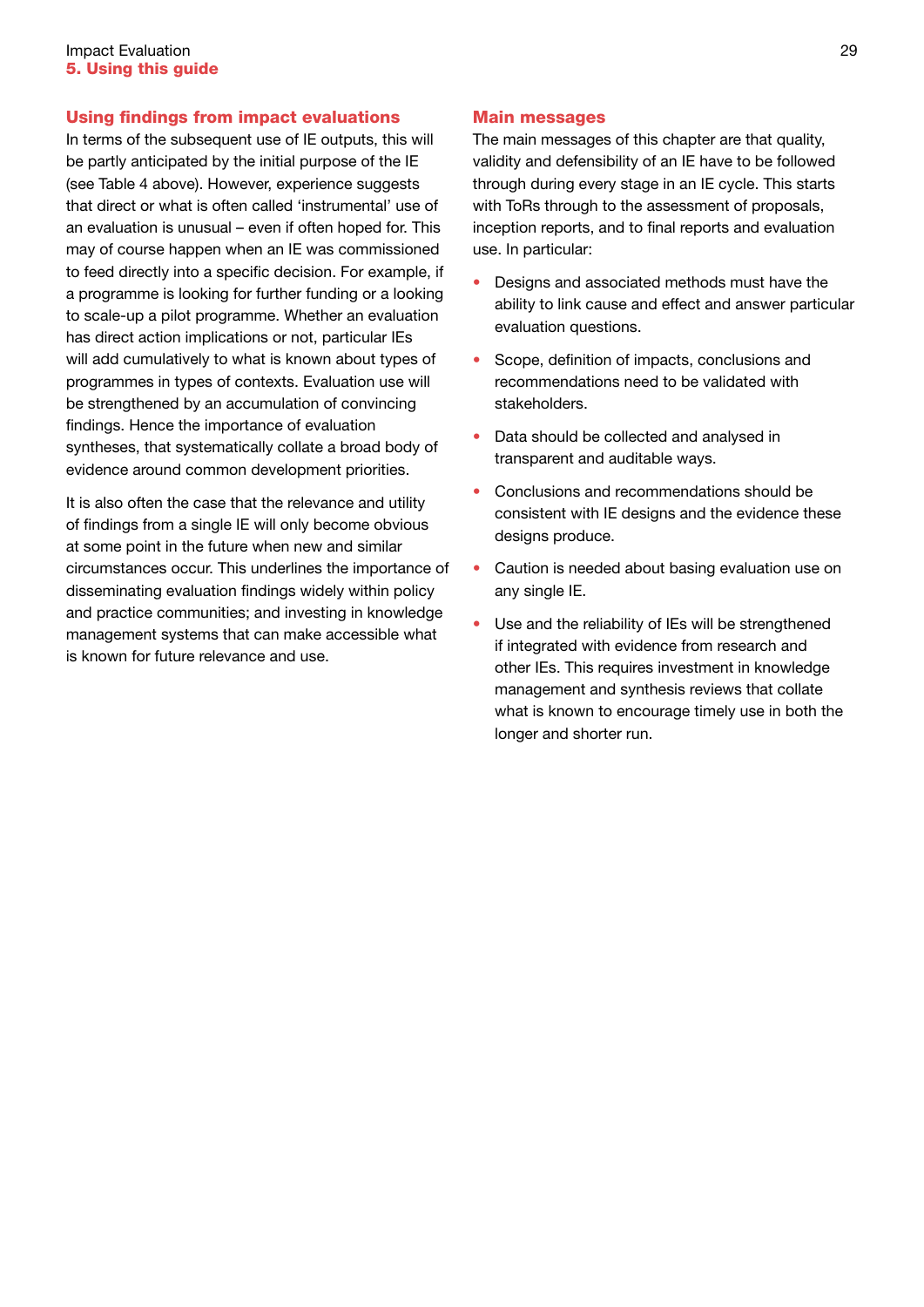## ANNEX: Contemporary methods

Various contemporary methods, some of which are only just beginning to be used by evaluators, have been referred to in this Guide. (See for example Table 2 in chapter 4 in particular). These include:

- Theory-based evaluation
- Realist evaluation
- Qualitative comparative analysis
- Contribution analysis
- Process tracing

Each of these is briefly introduced in this Annex together with additional source material for those readers who want to explore methods in greater depth.

# Theory-based evaluation

"There are some core features of the TBE approach that appear consistent across the main accounts of the approach:

- Opening up the black box to answer not simply the question of what works, but also why and how it worked. This is key to producing policy relevant evaluation.
- Understanding the transformational relations between treatment and outcomes, as well as contextual factors.
- Defining theory as the causal model or theory of change that underlies a programme.
- Having two key parts: conceptual (developing the causal model and using this model to guide the evaluation); and empirical (testing the causal model to investigate how programme cause intended or observed outcomes).
- Being issues led, and therefore, methods neutral."

Carter, R. (2012), Governance and Social Development Resource Centre, University of Birmingham http://www. gsdrc.org/docs/open/HDQ872.pdf

#### See also:

Blamey, A., & Mackenzie, M. (2007). Theories of change and realistic evaluation: Peas in a pod or apples and oranges. Evaluation, 13(4), 439–455.

Mayne J. and Stern E. 2013. Impact evaluation of natural resource management research programs: a broader view. ACIAR Impact Assessment Series Report No. 84. Australian Centre for International Agricultural Research: Canberra. http://aci Stame, N. (2004). Theory-based evaluation and varieties of complexity. Evaluation, 10(1), 58-76.ar.gov.au/files/ias84.pdf

## Realist evaluation

"Realist approaches assume that nothing works everywhere or for everyone, and that context really does make a difference to programme outcomes. Consequently, policy-makers and practitioners need to understand how and why programmes work and don't work in different contexts, so that they are better equipped to make decisions about which programmes or policies to use and how to adapt them to local contexts. Consequently, realist evaluation does not ask 'what works?', 'does this work?' or (retrospectively) 'did this work this time?' A realist research question contains some or all of the elements of 'how and why does this work and/or not work, for whom, to what extent, in what respects, in what circumstances and over what duration?"

See also:

Gill Westhorp (2014) Realist Evaluation: An Introduction. Methods Lab Overseas Development Institute London

http://www.odi.org/sites/odi.org.uk/files/odi-assets/ publications-opinion-files/9138.pdf

See also:

Ray Pawson, 2002. The Promise of Realist Synthesis, in Evaluation the International journal of theory, research and practice

Downloadable at https://www.kcl.ac.uk/sspp/ departments/politicaleconomy/research/cep/pubs/ papers/assets/wp4.pdf

Dieleman, Wong and Marchal https://www.abdn.ac.uk/ femhealth/documents/Realist\_methods\_workshop.pdf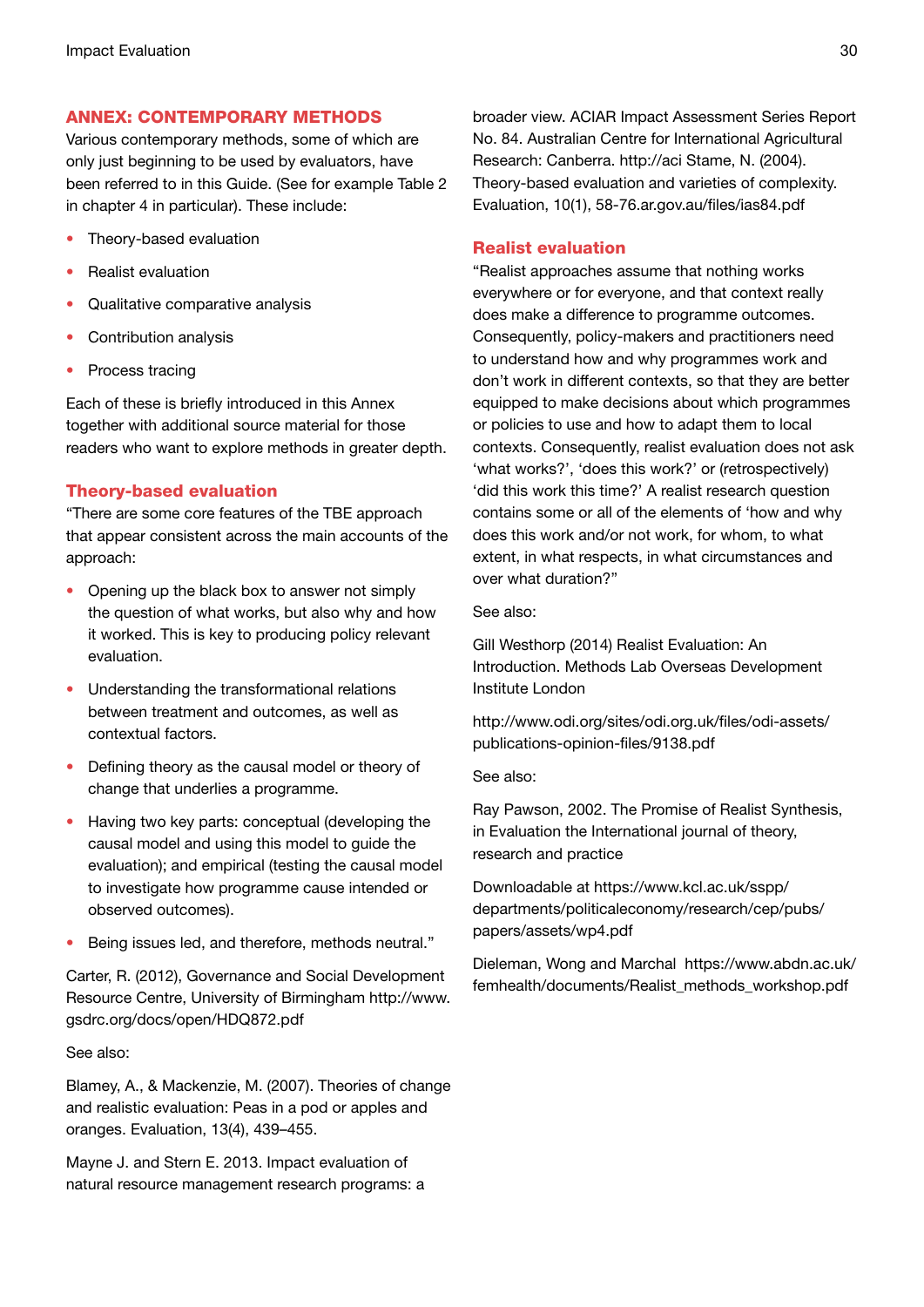# Qualitative comparative analysis

Qualitative comparative analysis (QCA) is an approach to systematic cross-case comparison. It establishes what factors, common across cases, can explain similar outcomes; or what factors could explain different outcomes. Unlike most methods intended to draw generalised lessons across cases, QCA does not look at variables in isolation. It focuses on combinations or configurations of factors within single cases; and allows generalisation only to the extent that these holistic combinations are preserved.

Although QCA establishes an association between a 'dependent' condition (the outcome) and a number of 'independent' conditions, the aim of QCA is not measuring correlation, or understanding how much a given variable "adds" to the outcome for each addition unit; but rather establishing a) what are the necessary conditions for an outcome and b) what are the sufficient combinations of conditions for the same outcome. Causal necessity means that an outcome is required: it can never be observed without the presence of certain conditions. Sufficiency means that the combination is good enough to produce the outcome and does not need any other requirement.

QCA is appropriate to identify the preconditions and make sense of the diversity in results across small numbers of cases when there are several but not many causal factors. It is not appropriate when the explanation is only one case.

See also:

Charles Ragin: What is Qualitative Comparative Analysis http://eprints.ncrm.ac.uk/250/1/What\_is\_QCA. pdf

Compass Website: http://www.compasss.org/ wpseries/allWPdate.htm

Tim Blackman, J Wistow, D Byrne (2013) Using Qualitative Comparative Analysis to understand complex policy problems Evaluation, International journal of theory, research and practice http://oro.open. ac.uk/37540/2/5C07E325.pdf

# Contributory causes and contribution analysis

 "The notion of a 'contributory' cause, recognizes that effects are produced by several causes at the same time, none of which might be necessary nor sufficient for impact. It is support for civil society, when combined with an effective poverty reduction strategy, suitable capacity development and policy coherence in partner government policies that lead to legitimate governance and provide the pre-conditions for enhanced development results. It is unlikely to be support for civil society alone. Just as it is smoking along with other factors and conditions that result in lung cancer, not smoking on its own, so also it is development intervention along with other factors that produce an impact."

"As part of a causal package of other lifestyle, environmental and genetic factors cigarettes can cause cancer; but they need not and sometimes cancer can be 'caused' by a quite different mix of causes in which tobacco plays no part. The causal package is sufficient but can also be unnecessary: i.e. there are other 'paths' to impact, which may or may not include the intervention. The intervention is a contributory cause of the impact if: the causal package with the intervention was sufficient to bring about the impact, and the intervention was a necessary part of that causal package."

Broadening the Range of Designs and methods for Impact evaluation Stern et al 2012 (pp40 & 41). http:// r4d.dfid.gov.uk/Output/189575/

#### See also:

John Mayne, Contribution Analysis: Coming of Age? In Evaluation 18.3 July 2012. Special Issue: Contribution Analysis

SOCIAL SCIENCE METHODS SERIES, Guide 6: Contribution Analysis. Scottish Government http:// www.scotland.gov.uk/resource/doc/175356/0116687. pdf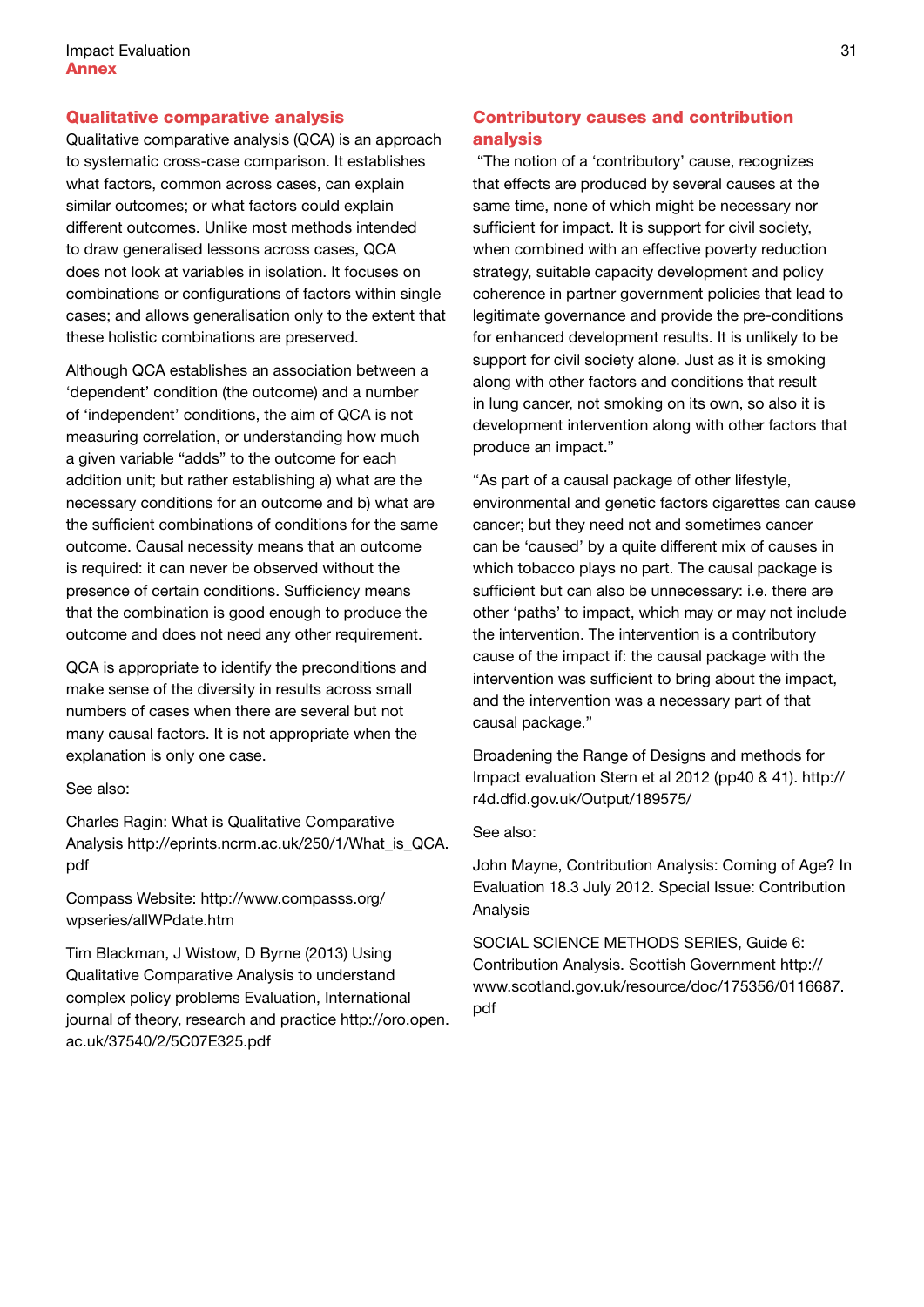### Process tracing

"This approach was first developed in 1979 and was fleshed out comprehensively in George and Bennett's Case Studies and Theory Development in the Social Sciences (2005). Process tracing centers on dissecting causation through causal mechanisms between the observed variables, primarily in case studies. In essence, the focus of process tracing is on establishing the causal mechanism, by examining the fit of a theory to the intervening causal steps. Theorists using process tracing ask 'how does "X" produce a series of conditions that come together in some way (or do not) to produce "Y"?' By emphasizing that the causal process leads to certain outcomes, process tracing lends itself to validating theoretical predictions and hypotheses.

Despite often focusing on only a single case, process tracing is a useful tool for testing theories. Researchers must examine a number of histories, archival documents, interview transcripts, and other similar sources pertaining to their specific case in order to determine whether a proposed theoretical hypothesis is evident in the sequence of a case (George and Bennett, 6). Looking at these sources in terms of the sequence and structure of events can serve as evidence that a given stimulus caused a certain response in a case. Process tracing aims to ascertain the causal process linking an independent variable(s) to the outcome of a dependent variable, particularly in small-n studies. This method is particularly useful for looking at deviant cases and determining the specific factors that lead them to diverge from expected trends. While process tracing may not be able to exclude all but one theory in a given case, it can narrow the range of possible explanations and can disprove claims that a single variable is necessary or sufficient to produce an outcome."

Users Guide to Political Science: Government Department, Wesleyan University

http://govthesis.site.wesleyan.edu/research/methodsand-analysis/analyzing-qualitative-data/processtracing/

See also:

Barbara Befani and John Mayne (2014) Process Tracing and Contribution Analysis: A Combined Approach to Generative Causal Inference for Impact Evaluation http://onlinelibrary.wiley.com/doi/10.1111/1759- 5436.12110/abstract

David Collier (2011), Understanding Process Tracing in Political Science and Politics, 44.

http://polisci.berkeley.edu/sites/default/files/people/ u3827/Understanding%20Process%20Tracing.pdf

Process Tracing – Draft Protocol Oxfam

http://policy-practice.oxfam.org.uk/~/media/ Files/policy and practice/methods approaches/ effectiveness/Process-tracing-draft-protocol-110113. ashx